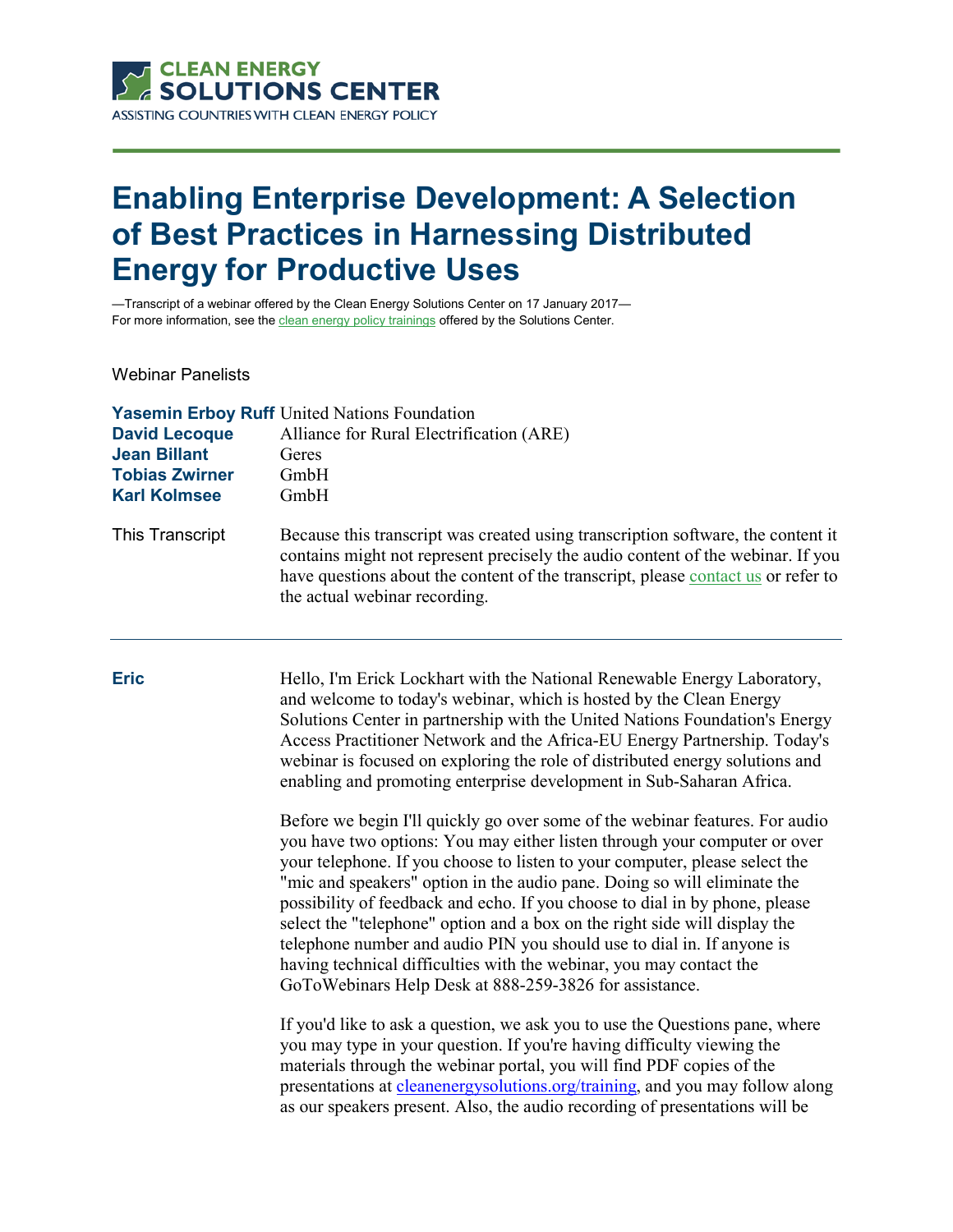posted to the Solutions Center training page within a few days of the broadcast and will be added to the [Solutions Center YouTube channel,](https://www.youtube.com/user/cleanenergypolicy) where you will find other informative webinars as well as video interviews with thought leaders on clean energy policy topics.

Finally, one important note of mention before we begin our presentation is that the Clean Energy Solutions Center does not endorse or recommend specific products or services. Information provided in this webinar is featured in the Solutions Center's resource library as one of many best practices resources reviewed and selected by technical experts.

Today's webinar agenda is centered around the presentations from our guest panelists, Yasemin Erboy Ruff, David Lacoque, Tobias Zwirner, Karl, Kolmsee, and Jean Billant, who have joined us to discuss best practices in harnessed and distributed energy for productive uses. The format today will be slightly different than usual. We'll start with an introduction from Yasemin, which will be followed by presentations from the other four panelists and a short discussion. We'll then turn to audience Q&A and follow that with a brief overview of the Clean Energy Solutions Center. At the end of the webinar you will be automatically prompted to fill out a brief survey as well, so thank you in advance for taking a moment to respond. And with that, I will turn it over to Yasemin.

**Yasemin** Thank you very much, Eric. And good morning, everyone—or good afternoon, depending on where you're joining us from—and Happy New Year. Welcome to the first webinar of our usual Practitioner Network webinars. Today we will be looking at enabling enterprise development, and we've very happy to be partnering with the Clean Energy Solutions Center as well as AEEP. Next slide, please.

> So, I'm sure I don't need to go over the importance of energy access for anybody who is joining us for this webinar, but I'm going to give a few brief remarks about our work at the United Nations Foundation's on Energy Access and the Energy Access Practitioner Network just to set the context for the rest of the speakers. Next slide, please.

> So, many of you may be familiar with the—with our Energy Access Practitioner Network or are members already. If you are not, feel free to join us via energyaccess.org following the webinar. But the Practitioner Network is basically a platform for practitioners, energy service providers, anybody who's working to scale energy access in developing countries using decentralized energy solutions. And much of our work is focused on sharing knowledge through channels such as this webinar; building partnerships between practitioners, as well as practitioners and investors; and catalyzing access in this space. We've grown from just 20 members in 2011 to over 2400 today, and we continue to welcome more members every month. Next slide, please.

> So, as I mentioned, in this webinar we'll look at the role of distributed energy solutions in enabling enterprise development and the productive uses of energy. And we're very happy that we'll be kicking off a new Practitioner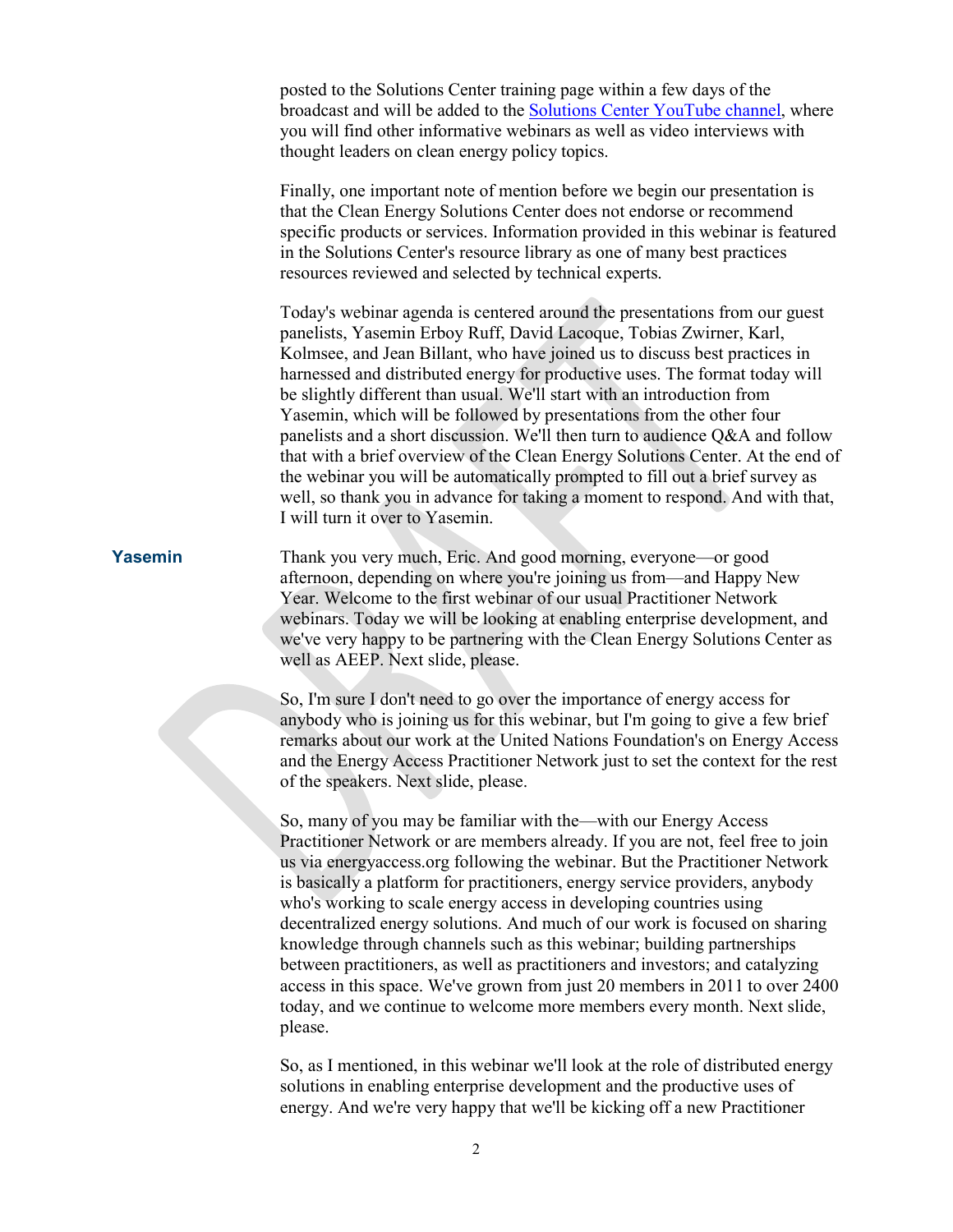Network webinar series, which will be looking at sharing best practices in different geographic and thematic contexts. So, this is only the first in hopefully what will be a good series of best practices that we hope to share with you going forward. Please note that we are live tweeting the webinar and you can follow us via @energyaccessPN and join the conversation using #PNwebinar. Next slide, please.

So, just a quick note: This is a heat map courtesy of the Sustainable Energy for All that shows the access deficit in their high-impact countries, just to give you an idea of the regions that Sustainable Energy for All is looking at, as well as just obviously to touch on the fact that regional learnings and the scale that we are able to achieve is key to achieving universal energy access globally. Next slide, please.

As many of you may know, we conducted our annual survey during the summer of 2016, and we are very soon about to share all of the data publicly. But I wanted to tease a few things here just to show that while there's great diversity within the Practitioner Network and beyond, of course, in the decentralized energy space, a lot of the focus is still on the smaller scale solutions, and larger systems are needed to be able to support productive uses and enterprise development, which we'll be talking about today. Next slide, please.

Again, another quick graph showing that the—of the sustainable energy for all tiers that were supported by respondents to our survey, you can see that many focus on the first two tiers, which are, again, the smaller systems, and the larger systems that require more power are less represented. Next slide, please.

Finally, showing sort of the distribution of end uses that are member C in terms of the products that they distribute or support. Again, phone charging, education, entertainment at home are the highest by far, and you'll see sort of more community uses, enterprise uses, and productive uses coming down further. So, I guess the message here is that our results show that the higher tiers of Sustainable Energy for All or higher power requirements are less represented in this space. So, again, it goes to show the importance of the case studies that we'll be hearing about today that show the need and potential, especially regarding productive energy uses. Next slide, please.

With that, here is how you can find us. We hope that many of you, if you are not members yet, will consider joining. And with that, I will turn it over to my colleague David from ARE to give an overview of AEEP.

**David** Yes, hello, everyone. This is David Lecoque speaking. I am the Policy and Business Development Manager at the Alliance for Rural Electrification here in Brussels, and we are the custodians of the energy access work stream of the Africa-EU Energy Partnership. As –

**Eric** Sorry to interrupt.

**David** Yes?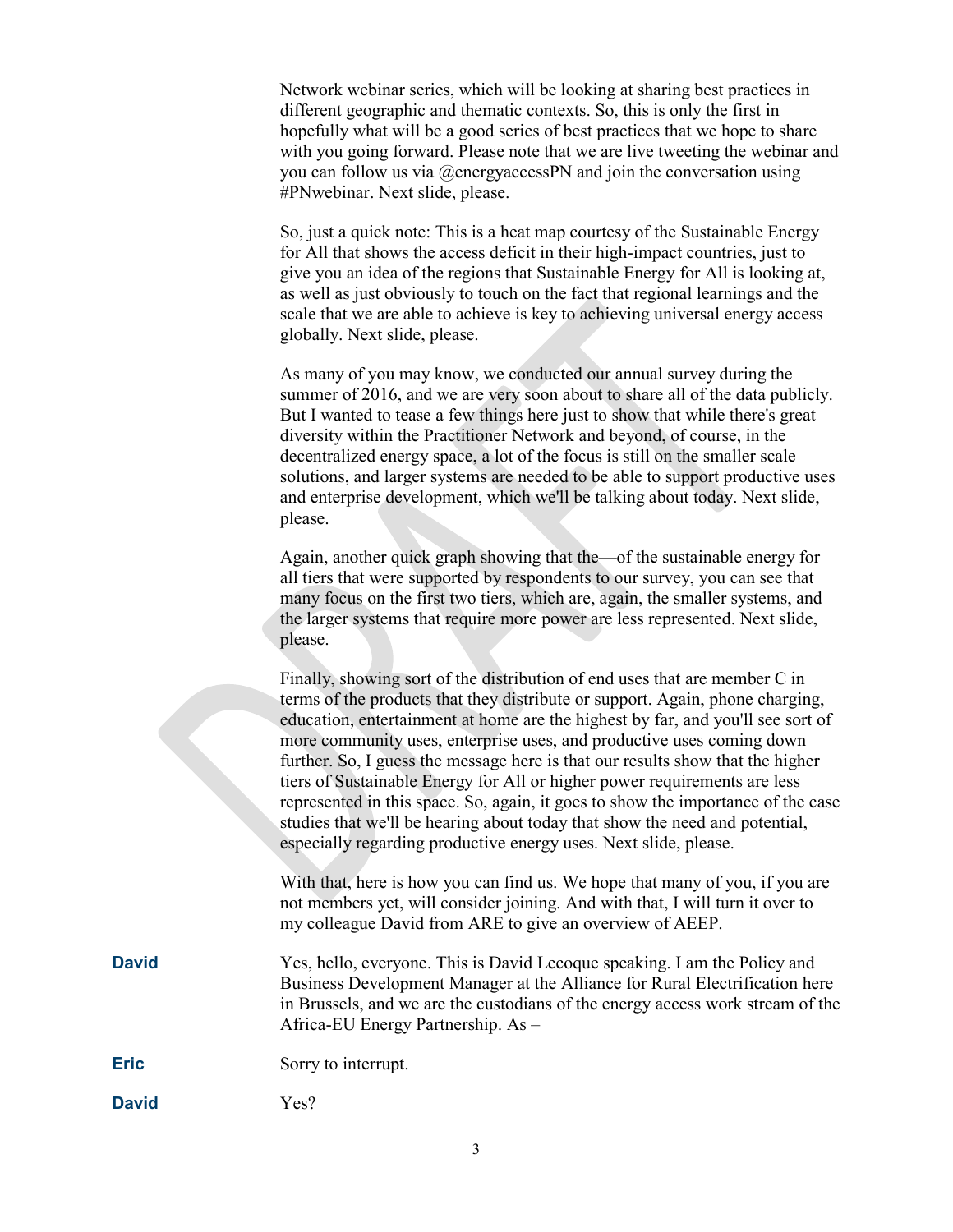## **Eric** Sorry to interrupt, David. Do you have a—we just see the Solutions Center email up on the screen. If you have your slides to open up, perchance?

### **David** Aha. Is that better?

**Eric** Indeed. Thank you.

**David** All right. Sorry for that. So, yes, I would just like to preempt the case studies and emphasize a bit and contextualize where this is coming from. So, essentially, the Africa-EU Energy Partnership is, as you can see on the screen, basically the long-term political dialogue framework to discuss energy issues between Africa and the European Union, the main goal of which is to improve energy access. And by "energy" this is meant as, well, basically clean, climate-friendly, cost-effective, and reliable energy—hence, focusing on these different topics. Basically, leading initiatives itself as well as complementing existing national, regional, and continental objectives and strategies in Africa.

> Specifically with regard to the energy access target, the AEEP's goal is to bring access to modern and sustainable energy services to at least a 100 million additional Africans by 2020 by focusing on a number of the issues that we see as being very, very promising, including of course powering of productive activities, which is the topic of today's webinar.

Now, under the AEEP there is a thematic work stream, specifically on energy access, which is the AEEP Energy Access work stream, where basically this is a network of organizations which are, let's say, stakeholders representing, if you will, the different nonpublic stakeholders in the debate. From the private sector you have ourselves as ARE. From the public sector you have the AEEP itself and the Club ER, which is the African network of rural electrification authorities and agencies. On the NGO side there is the British-based NGO Practical Action. And on the academic side it's Strathmore University. So, collaboratively, if you will, we formed this work stream and of course are very happy to welcome more people to help us, help the AEEP reach its target. So, what is our main core mission is to basically also focus on empowering Africa with renewable energy.

In short, I would say as, let's say, the non-state stakeholder group working on energy access, we really want to get a maximum amount of, well, stakeholders from the private, public, NGO, and academic sector on board to discuss together and feed into all these different fora and discussions we have about the right policies, about the right framework conditions that we all need to achieve what is basically our common goal of clean energy access. This is why we are well attending and participating in a good number of events. I think having panels there and so on to keep energy access as a topic well on top of the agenda. And they're also organizing even in two weeks' time in Lusaka the Sustainable Energy Southern Africa Forum, which will have a business day on the one end and then more of a political day on the other end.

In addition to engaging stakeholders, we also focus on sharing knowledge and capacity building. Of course, our core work in this regard is this best practices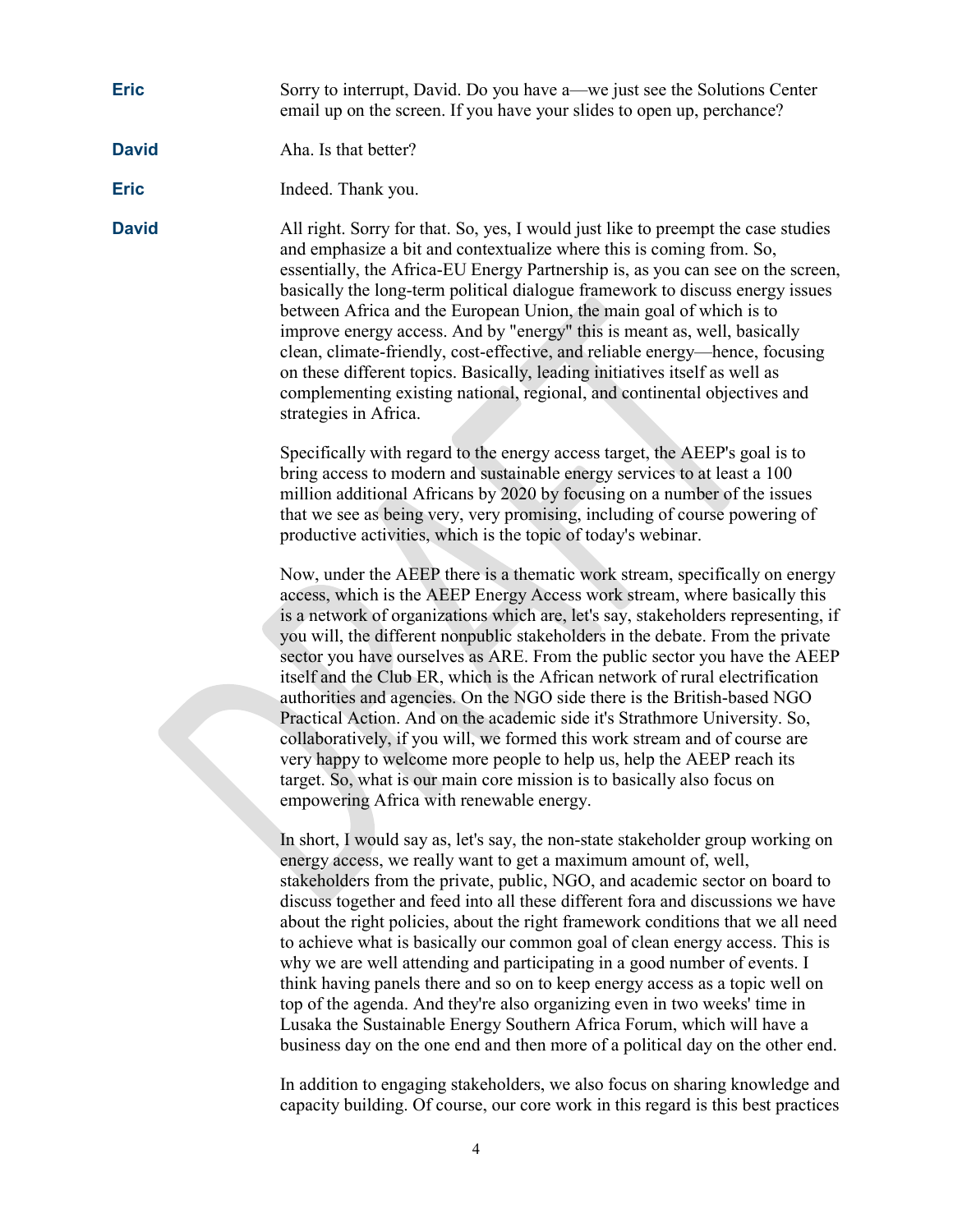|               | publication, which we have launched very recently and which some of the<br>case studies of which will be presented here today. This is complemented by,<br>well, let's say, keeping the topic alive through all our communication<br>channels—so, reaching these very different types of audiences.                                                                                                                                                                                                                                                                                                                                                                                                                                                                                          |
|---------------|----------------------------------------------------------------------------------------------------------------------------------------------------------------------------------------------------------------------------------------------------------------------------------------------------------------------------------------------------------------------------------------------------------------------------------------------------------------------------------------------------------------------------------------------------------------------------------------------------------------------------------------------------------------------------------------------------------------------------------------------------------------------------------------------|
|               | Finally, I would already like to flag that during the ARE's Lisbon forum,<br>which will take place end of March in Portugal we will also, let's say,<br>celebrate young leaders that have—that are making a substantial contribution<br>to actually delivering energy access on the ground in Africa. So, you are<br>hereby all more than invited to join us on this occasion.                                                                                                                                                                                                                                                                                                                                                                                                               |
|               | With this short introduction I very much thank you for your attention, invite<br>you to our upcoming events, and then gladly pass on the word to the people<br>who do the real impact on the ground, if I can say. So, here, the case study<br>presenters, over to you. Thank you so much.                                                                                                                                                                                                                                                                                                                                                                                                                                                                                                   |
| <b>Eric</b>   | Great. Thank you very much. We'll turn it over to Tobias.                                                                                                                                                                                                                                                                                                                                                                                                                                                                                                                                                                                                                                                                                                                                    |
|               | Okay, we see your slide. We don't hear you.                                                                                                                                                                                                                                                                                                                                                                                                                                                                                                                                                                                                                                                                                                                                                  |
|               | What-                                                                                                                                                                                                                                                                                                                                                                                                                                                                                                                                                                                                                                                                                                                                                                                        |
| <b>Tobias</b> | Can you hear me?                                                                                                                                                                                                                                                                                                                                                                                                                                                                                                                                                                                                                                                                                                                                                                             |
| <b>Eric</b>   | Yes. Great.                                                                                                                                                                                                                                                                                                                                                                                                                                                                                                                                                                                                                                                                                                                                                                                  |
| <b>Tobias</b> | Hello? Okay?                                                                                                                                                                                                                                                                                                                                                                                                                                                                                                                                                                                                                                                                                                                                                                                 |
| <b>Eric</b>   | Yes, we can hear you now.                                                                                                                                                                                                                                                                                                                                                                                                                                                                                                                                                                                                                                                                                                                                                                    |
| <b>Tobias</b> | Okay. Hello, everybody. I am talking about business opportunities with solar<br>systems. My name is Tobias Zwirner. And I have to see if that works yeah,<br>it works. Okay.                                                                                                                                                                                                                                                                                                                                                                                                                                                                                                                                                                                                                 |
|               | Business Opportunities with Solar Systems is in other words what we call<br>also <i>productive use</i> . We just thought because we are very much focused on<br>solar technology to rename that in a bit. And the objective is that we supply<br>with small solar systems, off-grid energy in un-electrified areas, which are<br>used to generate income, and implementing and improving services and<br>therefore to create jobs in rural areas.                                                                                                                                                                                                                                                                                                                                            |
|               | Therefore, we developed over years: We started in 2012 with the first<br>developments, some different solar solutions. We call them BOSS: Business<br>Opportunities with Solar Systems. And there, we figured out—as we have<br>seen already before in the screen—we figured out that especially the<br>agricultural sector is interesting to process the products further on in order to<br>generate more income and higher value. And on the other side we have the<br>entertainment and the service area, where we developed, for example, mobile<br>phone charging stations and what you see here: the BOSS Kit Projector.<br>That's a mobile cinema which can be used to present films or TV to a bigger<br>group of people. And then, all the cooling sector, where we can cool on the |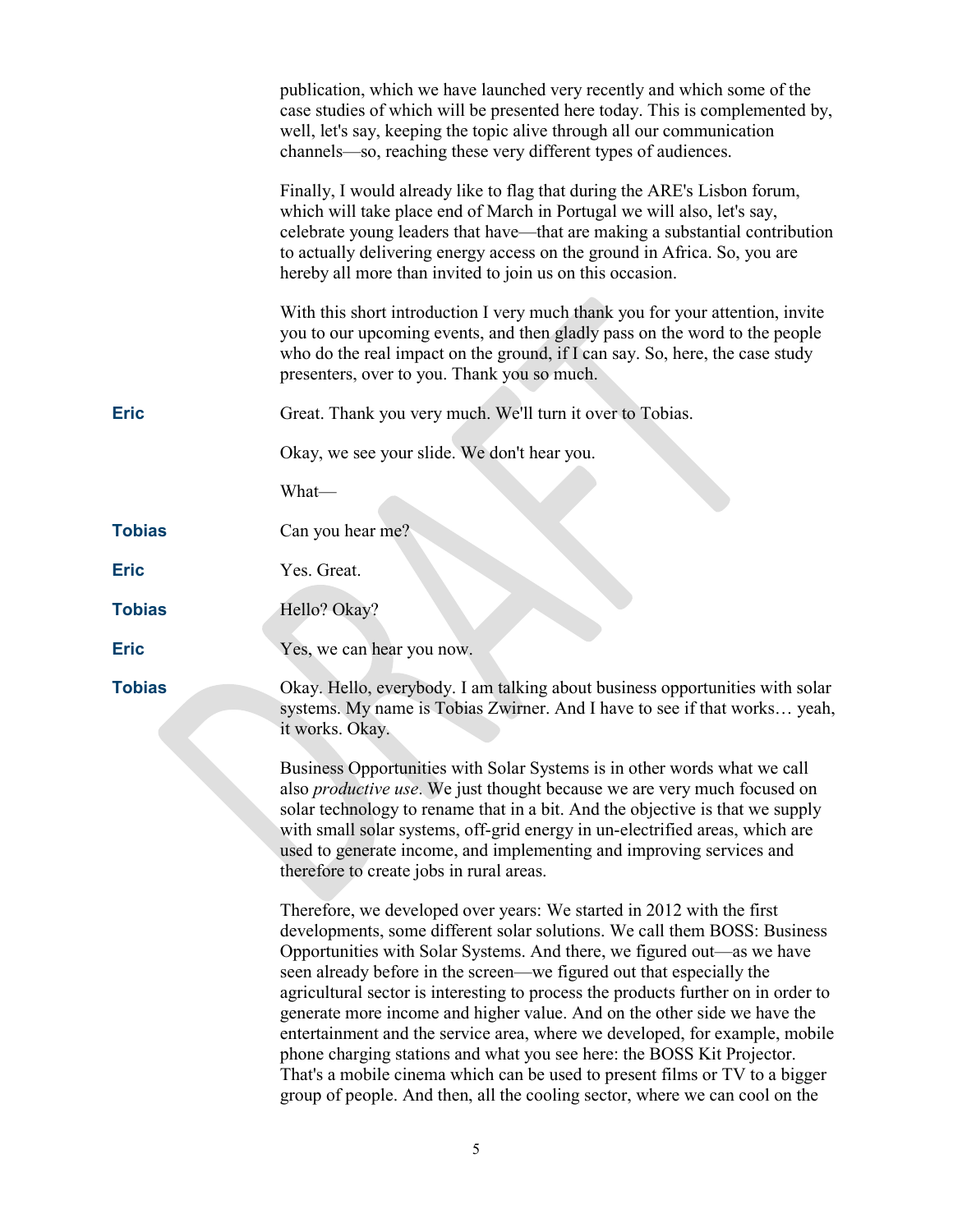hand food, but can we also use on the other hand in kiosks where you can sell cool drinks, and for sure in the pumping area where you pump drinking water and process drinking water or even purify polluted water to a drinking water stage.

Here, because time is quite short we just present a small business case. This is a BOSS system in Somaliland. We have there a long partnership with a company that's called Horn Renewable Energy. And that's a private company, and all the systems we sell, they are on the natural growing private market. The first system we installed in July 2012; that is a cooling system. It's purchased from a kiosk owner, and he invested in this cooling system to offer as a first—further step cooled soft drinks instead of uncooled.

And I just switched to the next slide… that's the kiosk owner, and you just have a simple solar-driven refrigerator box from Seca, which has 166 liters. And from that moment on, he offered cooled drinks. And the uncooled drinks until he sold for \$0.50 and just added on for the cooled drinks \$0.15—so, he sold for \$0.65 the cooled drinks. And based on this investment—it was, the whole system, \$1,800.00—he could increase his overall business to 40 percent, and the payback of the whole system he could achieve within 11 months, which was stunning us since we hadn't expected that it goes that quickly. Based on his success he added on more investment. He purchased a mobile phone charging station in addition, and later on he also invested in a ceiling fan and some TV sets. That's his present business.

In Somaliland, we also offered to the fishers some cooling system. It's more or less the same, and they are cooling their fishes which they bring out every day from the sea.

So, that's just a small introduction, since time is quite limited. What we also do—Phaesun is located in Germany. We are just a wholesaler and a system integrator, and that's why we are very much interested in this BOSS solution, since each of the solutions are somehow customized and each of the owners, they have a different business model, and this has to be—to this business model, the systems have to be adapted. And that's what we're doing, and that's what we like a lot.

And good, we can come later to questions. More introduction: this is my small promotion, but what I wanted to do is—we do the Off-Grid Experts Workshop every two years, and this is this year, in September 27-29, and you are all very welcome to meet us there to go more into the details. And there time is not as limited as the webinar, and we can also even show you physical samples.

Thanks a lot for your attention, and then I hand over again to the next presenter.

**Eric** Thank you very much. We'll turn it over to Karl now.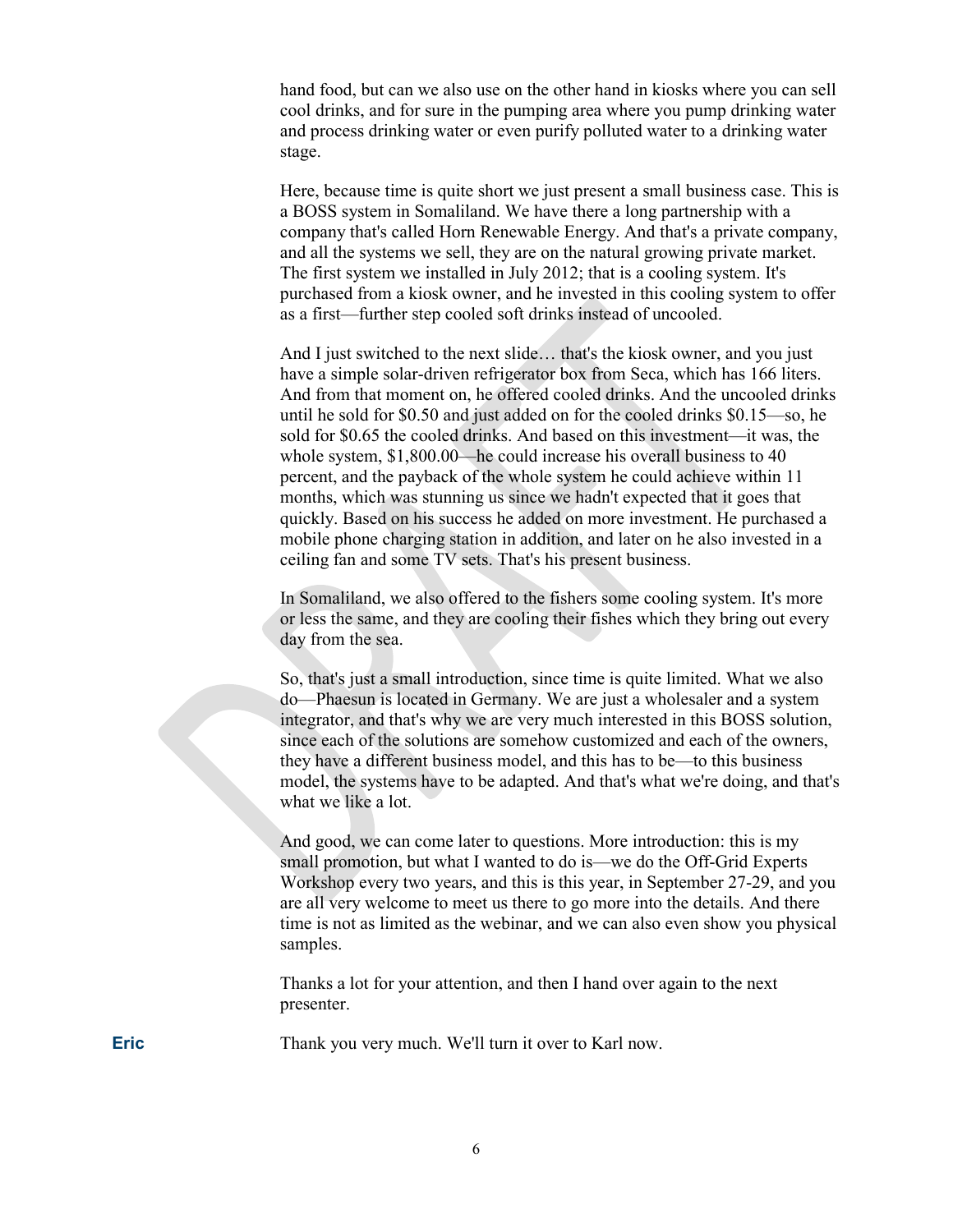**Karl** Hello, everybody. Good morning, good afternoon. I'm Karl Kolmsee from Smart Hydro Power. Smart Hydro Power is a company with two proprietary products, as the name says. We have a small hydrokinetic turbine which has been developed by ourselves in 2013, plus we have developed a distribution system. So, we are very keen in whatever is productive use because we strongly believe that productive use is a key for sustainable project management, because as Tobias already explained, it's the only way that makes people being able or enabled to pay back one time their systems. We are heading for slightly bigger systems than Phaesun, and we are trying to install hybrid systems. The case study I am going to present if from a rice mill in Bhamane, India. This is Karnataka in the Western Ghats from India, so it's in the southwest of the country.

> A very short executive study of what we've been doing and what were the main results. We were powering a rice mill in Bhamane. The project development has been done together with local project developers—very important—together with us. So, there were people on the ground doing a lot of social community work. The community itself decided to install the rice mill because this was the main activity missing at the local farmer's community and they had to walk 20 km to the next mill, which means they were spending a lot of time and money on processing their main agricultural good, which in that case is rice.

> The community selected an entrepreneur—a miller—and an energy committee. Why is that so important? Because community activity always goes along with the technical employment of whatever installation has to be done. We actually employed a hybrid hydro-PV installation. It's India, which means there is a very strong monsoon from June onwards until September, and then you have a lot of water from December, which goes along with not having any sun. So, hybrid is the only solution that really gives you energy all year round. There is a sustainable operation financed by tariffs and it's run by a community organization which is called a "social trust," so there is a professional operation in place in Bhamane.

Where is it? What has been going on? This is where you find this little village—so, in case you want to visit it. It's three hours from Goa; it's a wonderful place to go. It's—Bhamane itself has 30 households. It's mainly farming activities. It is really rice farming; there's very little else in that area and they completely depend on the rice farming. Up to the point where we installed that rice mill there was no local food processing and there was no electricity in the village. There were kerosene lamps and there was one actually, there was one diesel gen set for one family.

We had from the very beginning a very strong community support. And again, I believe that one of the main reasons why this project has been so extremely successful: the cooperation with Gram Oorja was fantastic. It's one—India is one of the countries where you really have the entire value chain of project developers and project operators and you can trust and build projects upon it. And the village, or the community itself, decided on what's a rice mill, how as the local entrepreneur selected, who was selected by the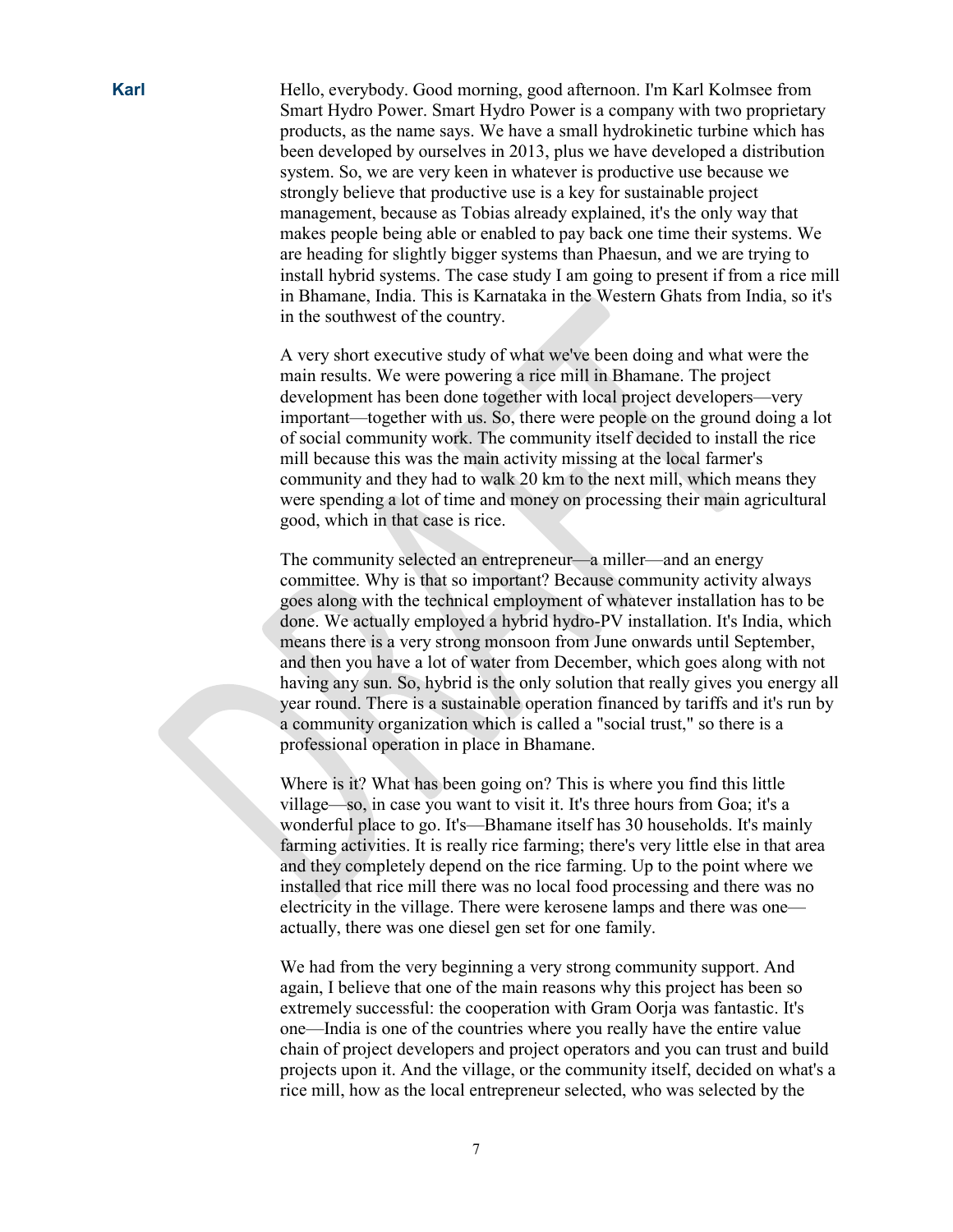community. They embedded this local entrepreneur in an energy committee, which looked after the infrastructure itself. So, before starting any installation, we built up—we empowered the community together with local organizations which afterwards as well took over the operation—or are taking over at this moment the local operations of the grid infrastructure and the mill.

From our perspective, whatever project of productive use, as well as rural electrification in more general terms, should start with demand-side management. So, having a limited budget we prioritized between the productive use and the residential. So, it's really—the project itself is centered around the rice mill, and excess energy goes to the residential and to the community services, which mainly is lighting—street lighting.

The tariff system is based on kilowatt hours, residential service, and the mill itself pays it back. So, those meters are installed [audio cuts out]. In this case it's serving a three kilowatt capacity and three kilowatt peak PV capacity installed. So, there is a possibility, as everything is very modulary, there is a possibility if demand would increase above those six kilowatt installed capacity, it's possible to install a second inverter set, including some more generation capacity. The important thing with the installation, technicalwise—again, as I said, more important than anything else is embedding the system productive use in the social community. But technical-wise, all of that is prewired. All of that is completely standardized. And it's—what you can't see on the photo—it's a distribution system which is 220 volt but three-phase. So, this means it enabled a standard mill or a standard pump, and the people can buy whatever electrical devices they wish to integrate them in the standard 220 volt single-phase grid which runs from the mill to each of the households. The local servicing of the grid is done by the social trust, which has been trained by us together with Gram Oorja.

Lessons learned from that project, which is one out of many but very similar projects that Smart Power is running all over the world in Latin America, Africa, and India. You need a clear business case. In this case, it's a very strong business case: 20 kilometers to walk and having very little chance to really process your rice or building up a rice mill in your own town, which does not only serve your own community but as well six smaller communities that are around Bhamane. So, there is a business case that is paying back at least the operational expenses and over the time as well kind of the reinvestment needed.

A strong community interest, including the willingness and ability to pay. So, there is definitely the villagers saying, "We want to pay for it and we'll do that." There's the local value chain in place, the community electricity committee, by Gram Oorja and the social trust. So, this is people where we can trust upon who built the project and who takes the project further on. We are a technology supplier, we are second tier service suppliers, but we are not the ones speaking in the—and working in town.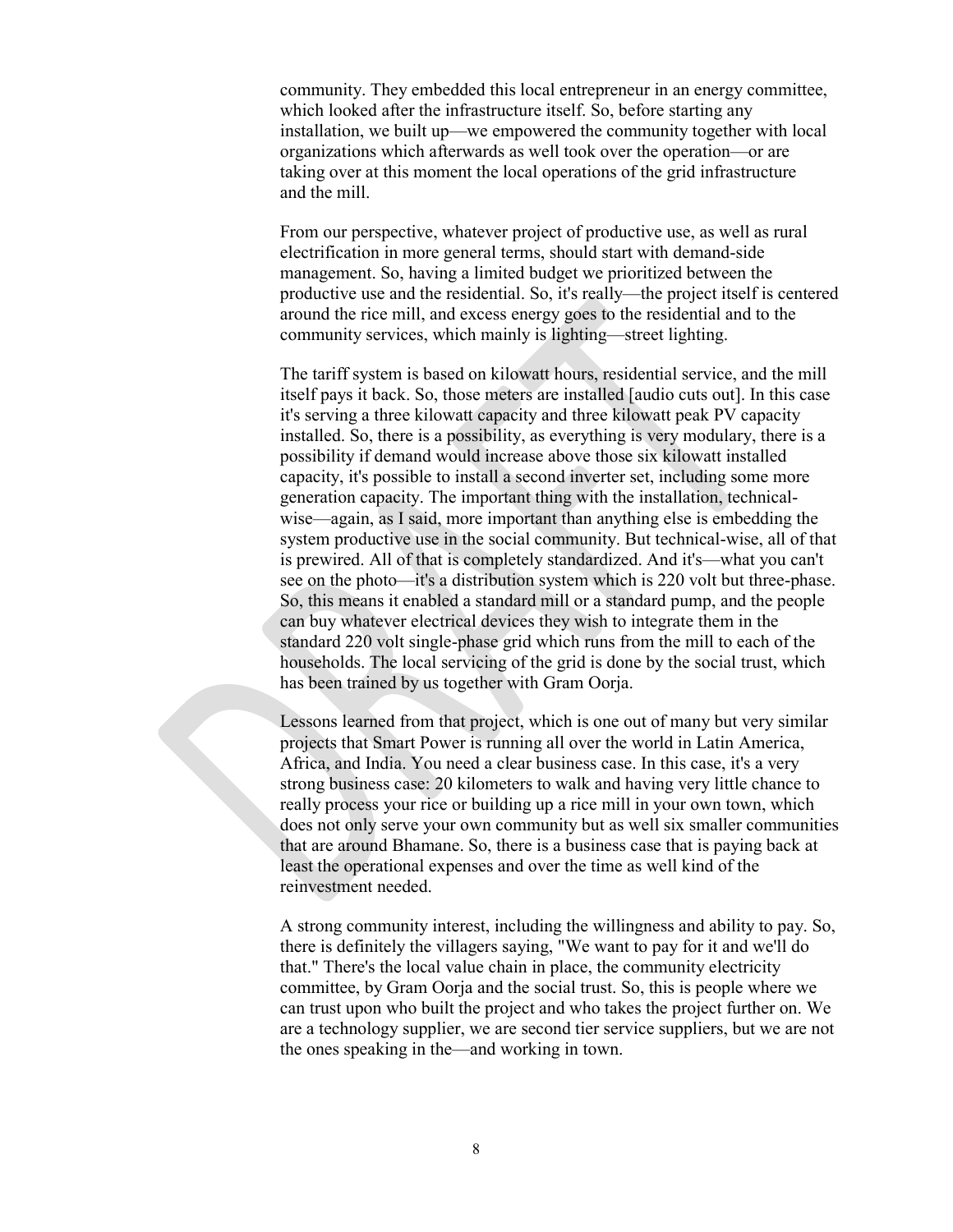And finally, the lesson learned—the final lesson learned, proven after the last monsoon, a hybrid, standardized, modular technical approach is needed for productive use because it's the only possibility to really run a system independent of the season and allowing productive use with standard devices to be integrated.

Thank you.

**Eric** Great. Thank you very much. Okay. We see your slide, Jean.

**Jean** Hello, everybody. Can you hear me now? Yeah?

**Eric** Yep. Thank you.

**Jean** So, hello, everybody. I'm Jean Billant from Geres and I'm working as a private sector engagement. Today I am going to tell you about the best practices of one of our projects: the Green Business Area in Mali.

> So, Geres is a French NGO created 40 years ago employing 150 people in more than 15 countries. Our main aim is to provide clean energy solutions a for dual purpose: improving the livelihood of the most vulnerable population and protect the environment. In West Africa we focus more on the productive uses of energy in rural areas, and notably with solar and biofuels energy. And I will tell you a bit about Konseguela, where the Green Business Area is located. So, Konseguela is an insulated community in the south of Mali without access to the grid and where MSME—micro, small, and medium enterprises—in the region rely mostly on oil for their energetic needs and are just really vulnerable to oil price volatility.

> So, from our understanding and as I was saying, Karl, we think that the first steps for rural education project for productive uses is to conduct a thorough diagnostic of the area—so, looking into the socioeconomic contexts, identifying the stakeholders, and have a greater understanding of the energy needs and the energy demands. So, we deeply studied business activities, analyzing the specific electricity and electric equipment needs of MSMEs, as well as with mainstream to—the potential. And this phase permitted us to identify the entrepreneurs that later joined the project inside the electricity infrastructure to the  $\qquad$ .

> So, on the strength of this information we came up with the solution of the Green Business Area, as you can see in the picture on the right. So, the Green Business Area provided 100 percent renewable energy—solar PV and Jatropha—to MSMEs in Konseguela. And the structure of the Green Business Area itself, gathering the micro enterprises in the same bio-kinetic building, acts as an incubator and provides a vibrant center and attractive ecosystems for entrepreneurship development.

Some key features about the Green Business Area: The electricity infrastructure is comprised of solar panels with a power capacity of 12.5 kilowatts and a 16 kVA Jatropha oil generator. For the structure, the Green Business Area is built with bio-kinetic construction techniques, providing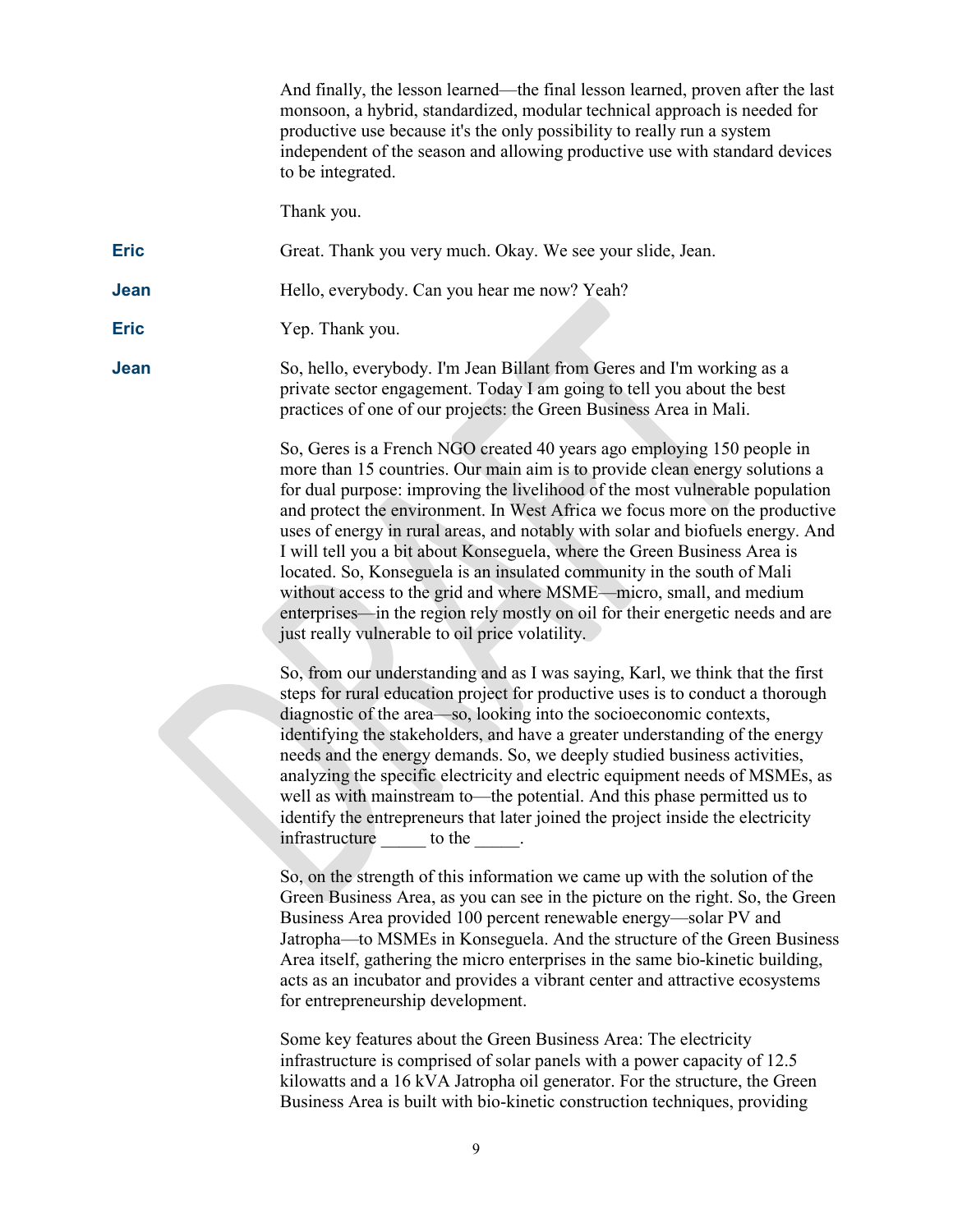enhanced working conditions for MSMEs and—while decreasing the negative impact on the environment.

So, after one year of operation we could—so, several results. Sixty percent of the working spaces were pulled, with eight small local business installed. So, there is one biofuel local unit, one bakery, one cold unit run by a woman selling juice and ice, a computer room, a tailor, restaurant, rural radio. And 65 jobs were created or secured over the year of operation of the project. On the investment side, we can situate two sides to—of investment, meaning the electricity and infrastructure—the building—and the soft side, which is more about the capacity building and the assessments of the area and all the training and these things. And the total investment is totaling  $\epsilon$ 450,000.00. And after one year of operation, the turnover of all MSMEs was totaling  $665,000.00$ . And on average, one megawatt hour of electricity produced generates a turnover of  $£10,000.00$ .

So now, we're getting to—going to the best practices and the lessons learned from our project. The first thing, and really important, is you need to develop a project that is adapted to the local businesses' needs in rural areas, and for this an assessment of the local contacts is very important, as well as engaging the local stakeholders. The governance is also a key aspect, to ensure the sustainability of the project and also produce beneficial impacts on local economy developments in the long run. In our case, the Green Business Area is owned by the commune—the social commune of Konseguela. And the

is given to an association gathering civil society actors, local authorities, and businesses in order to secure and to have a broader control on the operation. And the operational management is delegated to private operator with—dealing with the maintenance and also selling the energy.

Another key point is the quality of electricity, and this is the feedback that we had from entrepreneurs, the rural entrepreneurs in all of the development projects, that the quality of electricity matches more than the price, as most of the time they are able to recoup their investments with the development of activity. And also, there's a great deal of the infrastructure, which allowed us to incorporate a great diversity of enterprises with varied \_\_\_\_\_\_. So, the diversity is important, but as well it's important to target some few strategic enterprises with stable energy consumption in order to ensure the economic sustainability of the model.

On the business development support side—oops, sorry—we have been getting in collaboration with all the actual technical and managerial capacity building—so, for the MSMEs present in the area but also for the delegated operators to enforce its—reinforce its capacity. And what's pretty unique in the Green Business Area is the permanent presence of a business development advisor that is providing ongoing and onsite advice to the MSMEs at every step of their business development.

We also developed—built a partnership with the local microfinance institution in order to provide loans with interest rates to the MSMEs in order for them to buy energy-efficient electric equipment and for their—all their investment needs. We are also collaborating with the rural MSMEs to help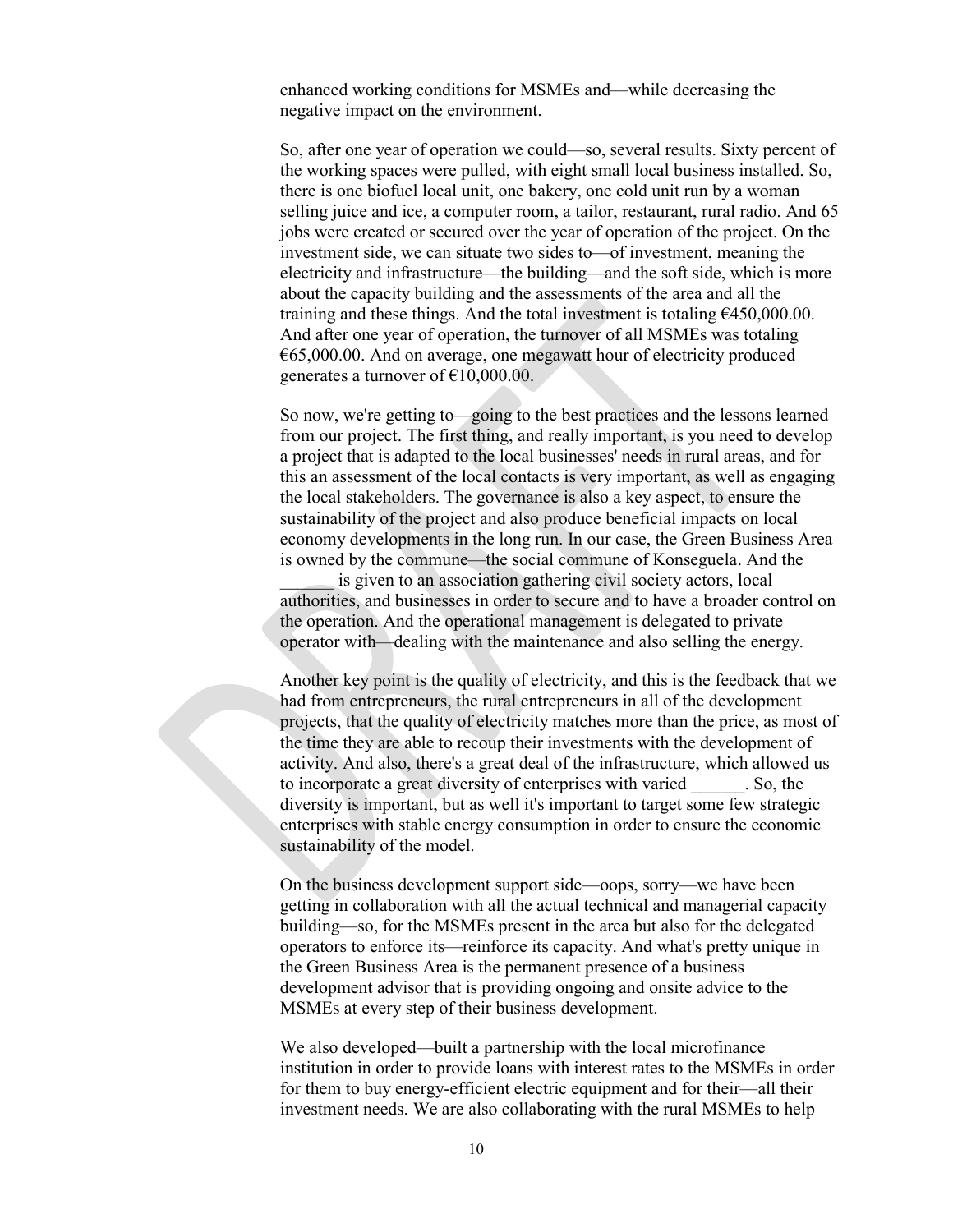them in saving some energy and using better equipment. And as well, Green Business Area capitalizes on the energy mix—Jatropha oil and PV—and capitalizes on the complementarities of both energy sources.

And so, this is a pilot that we developed in one commune, but we are really going to replicate this pilot in different contexts, different countries, and with different actors, to prove the viability of the concept and foster its large scale applications. So, for example, we are now working on another project in Mali in collaboration with and \_\_\_\_\_. So, we are working on existing minigrids currently providing electricity for domestic households, and we are adapting it to provide electricity for productive uses. We have another product in Mali and also leads in other countries, but as I was saying, we are really going to collaborate with private sector enterprises, with investors, with donors, with other NGOs. So, if you are interested as well, please get in touch with it.

Thank you very much for your attention. And yeah, this is my e-mail address if you need it.

**Eric** Good. Thank you very much, Jean. So, we'll go over to Yasemin to moderate a little bit of debate and discussion between the panelists.

**Yasemin** Thank you, Eric. So, it looks like we have at least 10 to 15 minutes for—to delve into these case studies a bit more. Thank you to all of our Practitioner Network members for presenting such diverse case studies, both in terms of geographic context as well as the types of productive uses that were showcased. In putting together this best practices series our goal is not only to showcase the great work that our members and others in this space are doing, but also to reach broader learnings to facilitate skill in the sector. So, I'll just ask some questions that should be relevant to all of our panelists, and I'll leave it to our attendees to also get a bit more into detail, perhaps, about specific case studies if you're interested, or questions for all of our panelists. Feel free to type those in the chat box that you'll see on the webinar platform while we're doing the moderated Q&A.

> But I want to start with a question around an issue that has come up from some of our members already prior to the webinar, and that's a question around to what extent enterprise development training was part of your respective project design—and not just looking at installation but also capacity building, specifically around bringing in female entrepreneurs to use power more effectively. And along that vein, if you could take the time to explain a bit more about the differentiated energy needs that you've seen by gender in your case studies—or David, if you want to pitch in about the reports of other case studies as well and what implications these might have for energy access practitioners as well as the system makers trying to improve the framework conditions for renewable energy solutions in different countries.

So, feel free to pitch in at any point.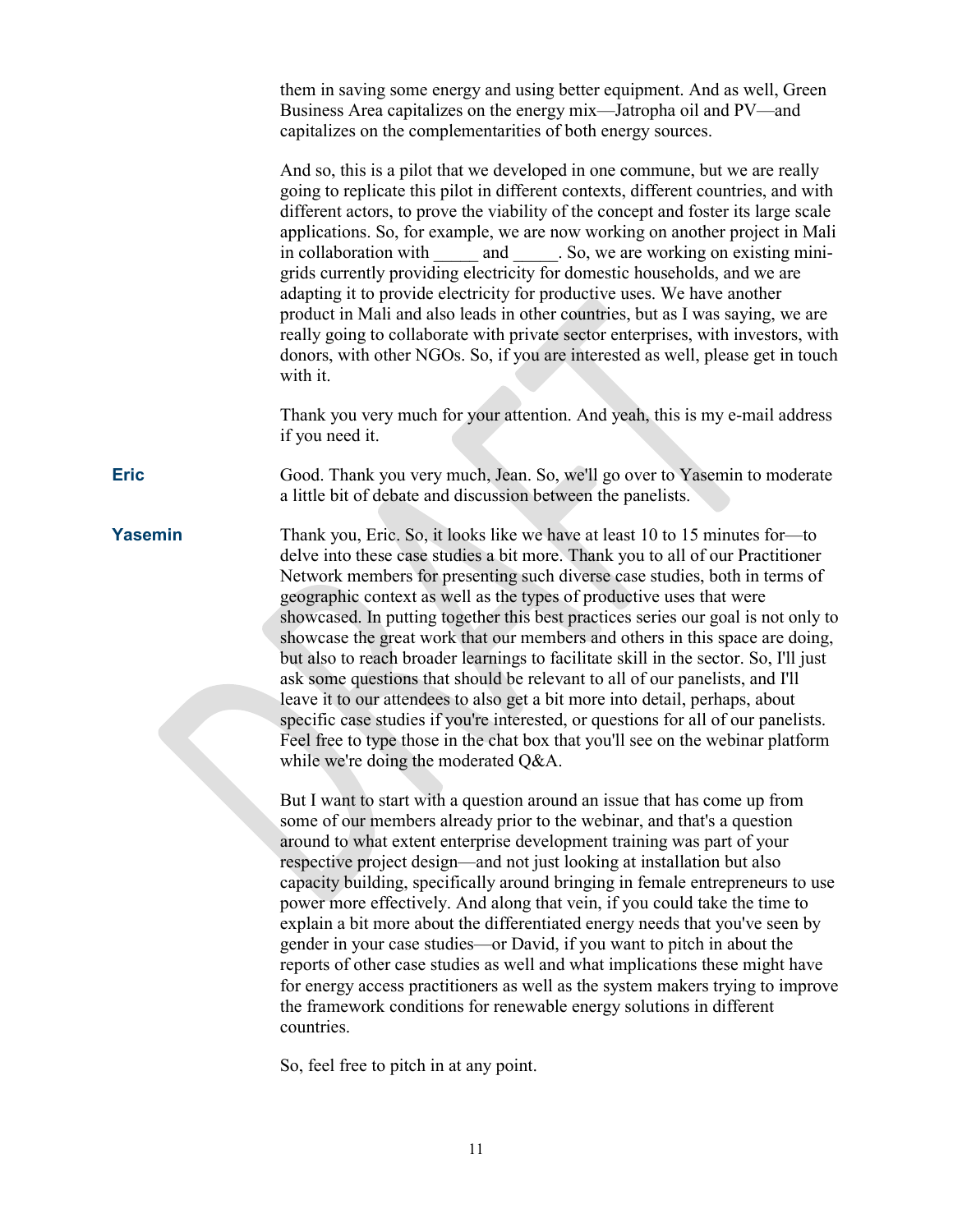| <b>Karl</b>    | I would like to answer that question, at least partly. It's Karl Kolmsee. It's a<br>very interesting question because whenever we talk about electricity and<br>employing electricity in rural areas, men feel attracted. I mean, it's—in<br>general and as a global phenomenon, technic—new technology is always<br>linked somehow to men. We noted that in our project as a case of experience,<br>projects are more sustainable if we achieved—integrated the women of the<br>communities. So, for us, enlarging the value chain towards a business model<br>has been a question of making the projects more sustainable, because men<br>love technology, but after the party they forget cleaning the panels or the<br>hydropower plant. So, for us, it is—or, it has been a question how to integrate<br>business models where women feel more attracted or by tradition are more<br>attracted or are more integrated into this kind of a business model. |
|----------------|----------------------------------------------------------------------------------------------------------------------------------------------------------------------------------------------------------------------------------------------------------------------------------------------------------------------------------------------------------------------------------------------------------------------------------------------------------------------------------------------------------------------------------------------------------------------------------------------------------------------------------------------------------------------------------------------------------------------------------------------------------------------------------------------------------------------------------------------------------------------------------------------------------------------------------------------------------------|
|                | Food processing in many cultures is such a business model. So, we have<br>defined as a technology supplier, we have defined a standard interface which<br>works with different devices for food processing, whether it's the mixer, a<br>pump, a fridge, or—as in our example—a mill. This allows us to integrate<br>men mostly on the technical side—this is an electricity system—and women<br>on the usage of the electricity. Both are trained in the same training program<br>using the technology behind, and the women receive a specific<br>entrepreneurial training on using the mill and commercializing the products<br>of that food processing.                                                                                                                                                                                                                                                                                                    |
|                | So, we strongly believe that you have to integrate men and women into these<br>types of programs to make it more sustainable. It will not be sustainable if<br>you just forget half of the villagers. And to do so you need to go beyond the<br>connection which makes productive use so extremely interesting, because<br>specifically food processing is an area that attracts many women and where<br>they already have a lot of knowledge and experience which just has to be<br>scaled to make it market-relevant and allows the community to increase<br>income.                                                                                                                                                                                                                                                                                                                                                                                         |
| Jean           | Maybe I will take it from here, but I think, yeah, you said most of the thing.<br>And I think we completely agree with the fact that in order to bring long-term<br>economic development to an area it needs to be inclusive, and "inclusive"<br>meaning integrating the women, but also the youth, the elder, and bringing<br>everyone together to work on the same activities. And just about our case<br>study—so, as I was saying, I believe we see during the implementation, we<br>worked with interesting women working in the agro-processing<br>industry, and they identified the opportunity to do some other activities<br>thanks to the Green Business Area. So, we built the capacity and supported<br>them to develop a cold unit activity in order to sell the juices and sell ice, a<br>service that was not available in their community.                                                                                                     |
|                | [Audio buzz obscuring conversation from 0:44:23 to 0:44:37]                                                                                                                                                                                                                                                                                                                                                                                                                                                                                                                                                                                                                                                                                                                                                                                                                                                                                                    |
| <b>Yasemin</b> | - I think one of your—okay, great. I was going to say there was a—Tobias,<br>did you want to come in?                                                                                                                                                                                                                                                                                                                                                                                                                                                                                                                                                                                                                                                                                                                                                                                                                                                          |
| <b>Tobias</b>  | I just can confirm what was said. What we have to consider always that's just                                                                                                                                                                                                                                                                                                                                                                                                                                                                                                                                                                                                                                                                                                                                                                                                                                                                                  |

a small side announcement is that the equipment for the entrepreneurs must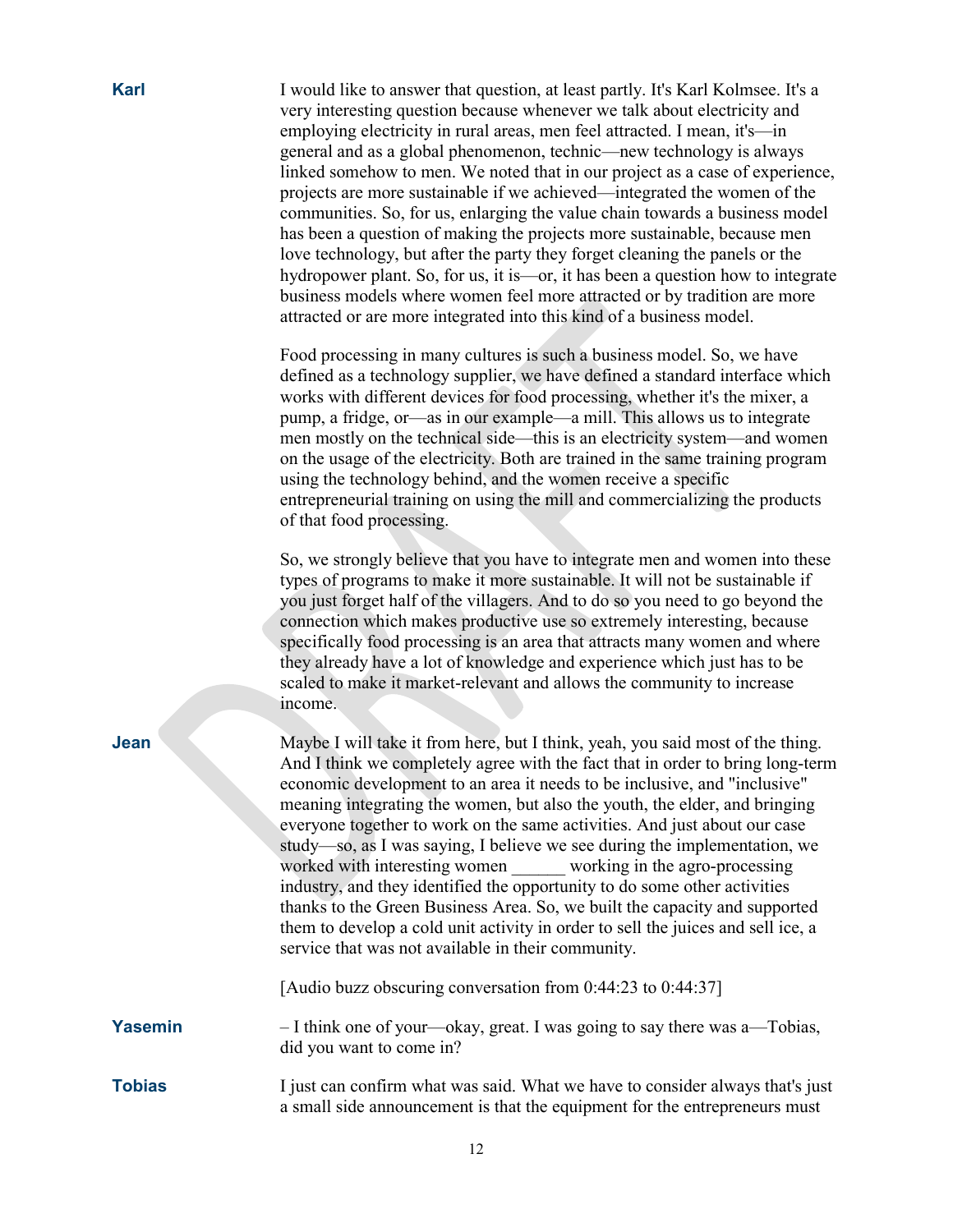be of high quality—so, low quality products are too risky—in order to safeguard that the entrepreneur is able to repay the installments to the institute which gives him the finance, or at least the sponsor. And if the equipment is of poor quality or even cannot be repaired, then he has a double problem: on one hand, no income, and cannot any longer produce or offer his service, and on the other hand the problem is that he cannot pay back the installments and he gets big problems on that side. So, I want to announce that it should be always considered that the higher quality is more important than the price, since the price, if it's only—if it's a bit more than cheap products, it's just a question of the time of the payback and it just ends up in—at the end in more installments or in a bit higher installments, depending on the business model. Thanks.

- **Yasemin** Thank you. And I think we were getting some feedback from somebody's microphone. So, if you're not speaking, if you could just mute yourself that would be great just so we have equal quality for the recording afterwards.
- **David** Yasemin, if—
- **Yasemin** So, moving on to the—oh, go ahead, David. Sorry.

**David** Yes. So, if I can just pitch in quickly here because I think—yes, and thank you for raising that topic of, indeed, the consideration of gender in what is a traditional infrastructure sector, let's say. I think it's been increasingly recognized as also being, well, absolutely important—not just for the sake of it but also in terms of—well, if you ever want to achieve a sustainable market and deliver on clean energy access, you cannot just ignore the needs that can be specific to basically half the population. And in this regard I would like to flag that ARE has very recently developed a position paper specifically on the topic of woman and sustainable energy in which we make a number of recommendations, both to policymakers and to businesses, let's say, on how to, well, let's say, well consider this—the gender aspect in both—well, on the one hand the policies and on the other hand the business model. So, that's, well, shortly available on our website.

> And while speaking, I would like to make also use of the opportunity to thank especially Charlie Taylor and Lucy Stevens over at Practical Action for helping us make this webinar a reality in collaboration with—well, with the UN Foundation and Clean Energy Solutions Center, for which I will thank you very much. And another small point is that you can of course download this best practices report with all the case studies that includes some of them gender aspects, such as the one from \_\_\_\_\_ in Mozambique, from both the AEEP website and our own website. I'm happy to—please drop me an e-mail, of course, if you cannot directly identify it.

Thank you very much, Yasemin.

**Yasemin** Thank you, David. And I think a hyperlink was provided in the webinar description page as well via the Clean Energy Solutions Center, so everybody who has registered should be able to reach that page and get the case studies that way as well.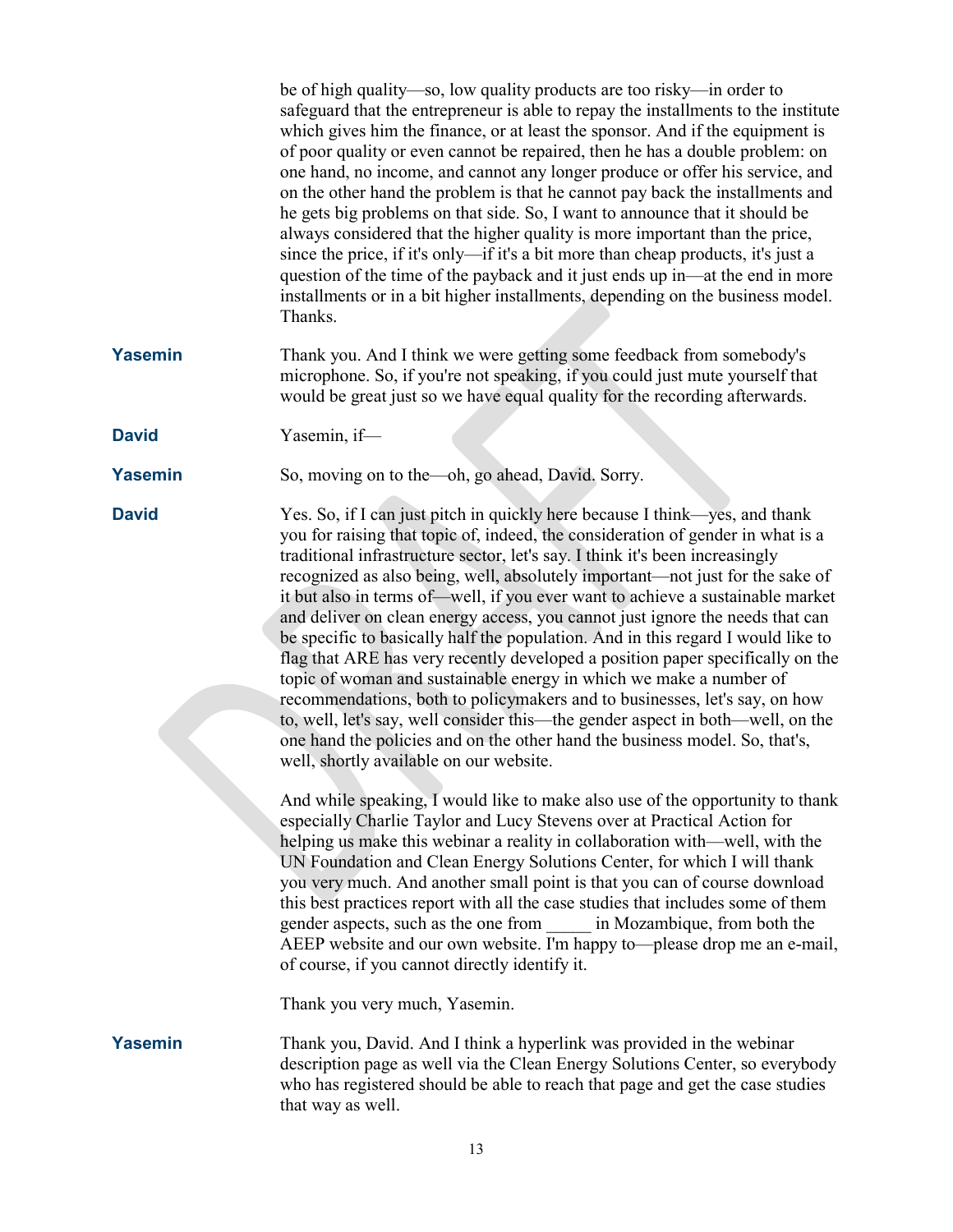So, a number of you have already touched on the question of replicability, but I wanted to delve a bit deeper into what elements from your respective case studies—or, again, David, from other case studies in the report—that you would say are replicable to other countries and contexts and have the potential for scale, especially, of course, looking at productive uses. And to delve into that a bit more, I guess, what do you wish you knew before you were starting your projects? What were your top barriers as off-grid product developers when developing the productive use projects, and how did you overcome them? What would be your advice to others who might be interested in working in the countries that you are familiar with?

#### Any takers?

**David** Well, I'm happy to step in. So, well, of course, Yasemin, as you rightly point out, the question of replicability—and I would add to that the question of scalability—obviously is very crucial when you want to basically achieve the clean energy access targets. And I think these are topics that we—both on the energy access work stream side and also as an organization for ARE are very much pushing for. Let's say that when—especially on the policymaker side, that when they go and design, laws and regulations and incentive schemes and so on that they—that it's not just one-off subsidies for a project left and right but that there is really a systematic approach into building a market so that at the end of the day the organizations, the companies that are building these products can, let's say, step into a real economic web in which it will be possible for them to do more projects, to make more projects depending on the local needs and so on. You cannot do that just with only a one-off subsidy, that type of approach. And so, through our advocacy and our policy recommendations in a way, this is of course a topic that we very well want to capture.

> I would add to that that from the business side—and please, Jean, Tobias, and Karl, please feel free to comment—but the question of replicability and scalability is evident for any business, let's say, to be considered. Every business wants to do more projects, wants to do more things, and hence replicate its project insofar as they work well and scale them up. This essentially entails that you need to have a proper business model from the start, which when done, of course, entails that a company is doing good business while having a good social and environment impact. I don't know if the other panelists would like to complement with an element from their own case study on the replicability, perhaps?

**Tobias** Yes, I would like to put some additional comments on it. So, we are always looking on natural markets because we believe that only a natural market is sustainable at the end. So, subsidies always lead to difficulties in the local markets, and in most of the cases they destroyed already existing structures, so that's why it's also a sensitive case. And at the end, sustainability in developing countries will only come based on entrepreneurs, and these entrepreneurs we try to support with solutions. On the other hand, we are much more interested in solutions which are developed, let's say—business cases which are developed by the local entrepreneurs by themselves, because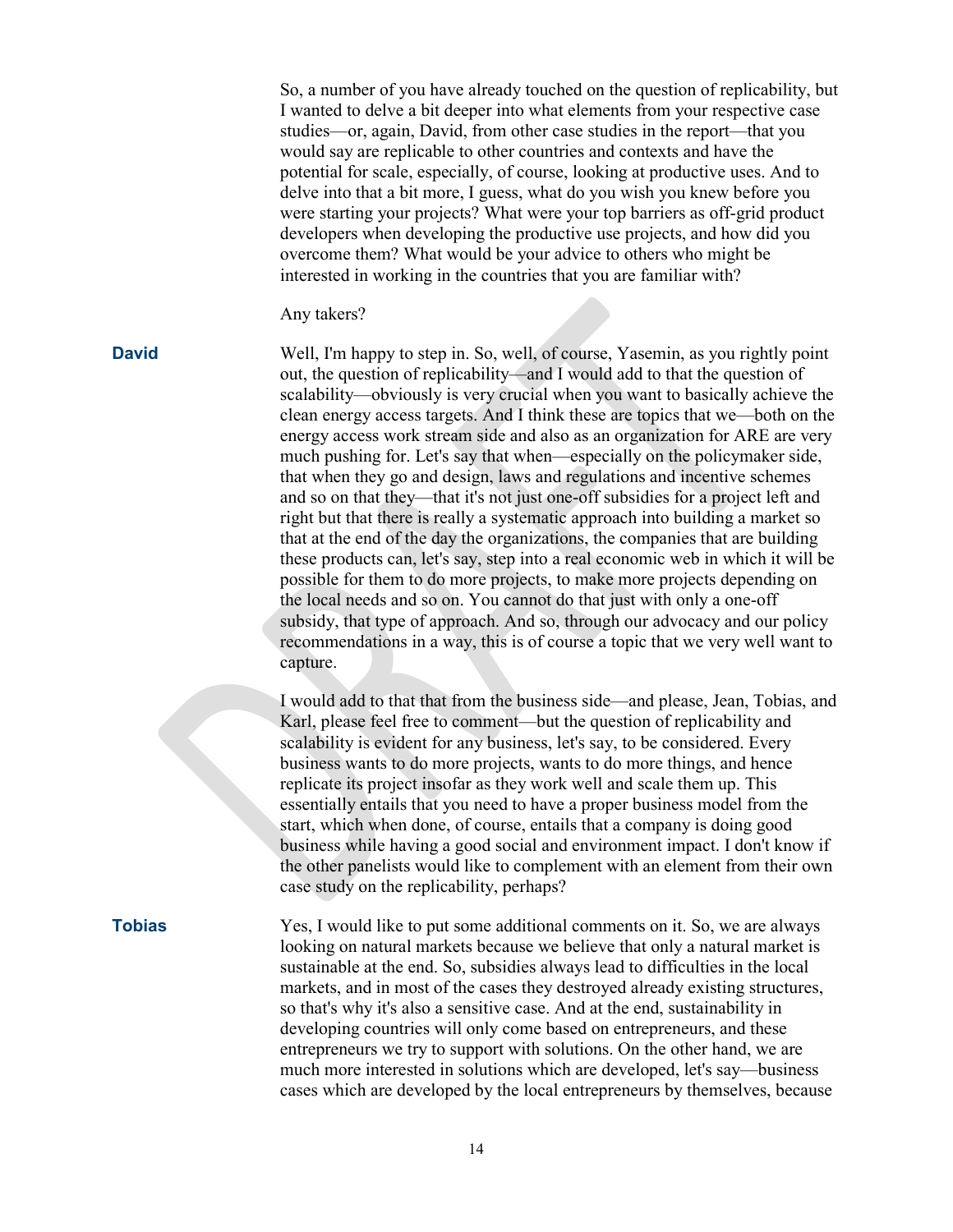|                | we are a system integrator, and for us it's more interesting to see what kind of<br>solutions will be developed by the entrepreneurs themselves. That's the very<br>exciting part of it. And this is difficult since we see that the basic—the<br>education makes it difficult to find enough entrepreneurs. That's why it's a bit<br>easier in the agricultural sector because the farmer himself is already an<br>entrepreneur.                                                                                                                                                                                                                                                                                                                                                                                                                                                                                                                                                                                                              |
|----------------|------------------------------------------------------------------------------------------------------------------------------------------------------------------------------------------------------------------------------------------------------------------------------------------------------------------------------------------------------------------------------------------------------------------------------------------------------------------------------------------------------------------------------------------------------------------------------------------------------------------------------------------------------------------------------------------------------------------------------------------------------------------------------------------------------------------------------------------------------------------------------------------------------------------------------------------------------------------------------------------------------------------------------------------------|
| <b>Yasemin</b> | Thank you, Tobias. Karl, did you want to come in?                                                                                                                                                                                                                                                                                                                                                                                                                                                                                                                                                                                                                                                                                                                                                                                                                                                                                                                                                                                              |
| <b>Jean</b>    | Yep.                                                                                                                                                                                                                                                                                                                                                                                                                                                                                                                                                                                                                                                                                                                                                                                                                                                                                                                                                                                                                                           |
| <b>Yasemin</b> | Go ahead.                                                                                                                                                                                                                                                                                                                                                                                                                                                                                                                                                                                                                                                                                                                                                                                                                                                                                                                                                                                                                                      |
| Jean           | You know, I completely agree with Tobias. And just about the case of<br>and a bit of our strategy in terms of replicability and scalability, obviously<br>this example is a pilot on which we have done extensive monitoring and<br>technical and economic sides. And we got out a lot of data that we are now<br>using to build the case for private sectors—so, entrepreneurs to step in and<br>now replicate the business that we have. And although there is a great effort<br>to do on the—to replicate with each context, it also—the solution is easily<br>replicable.                                                                                                                                                                                                                                                                                                                                                                                                                                                                  |
| <b>Yasemin</b> | Thank you, Jean. Karl, did you want to add anything?                                                                                                                                                                                                                                                                                                                                                                                                                                                                                                                                                                                                                                                                                                                                                                                                                                                                                                                                                                                           |
| <b>Karl</b>    | Yes, very briefly. I think Tobias made a very important point; I just want to<br>stress that. It's natural—it's local markets, it's natural markets, and whatever<br>we implement to make it scalable, it has to be part of that market. We cannot<br>completely build a new value chain without being integrated into that market.<br>So, a cassava market in Africa is completely different from the yucca market<br>in some parts of Central America, and we have to see how each of these<br>specifically agricultural markets works, and then we can implement a certain<br>solution, and it will be replicable once it responds to a market need that is<br>already there. Maybe there is something missing—like financing, in many<br>cases. But in—even if some parts of the value chain are missing, the most<br>important part is responding to the demand already existing in the local<br>market, and we have to understand the local market to really be scalable. So,<br>just stressing the point that Tobias made very clearly. |
| <b>Tobias</b>  | Yeah, thanks, Karl. What I think in addition is what we want to achieve or<br>what we want to find are entrepreneurs which have a long-term commitment<br>and have an interest, yes, in—to follow their own ideas and their business<br>model. And that's—which is carefully to handle because if we just bring a<br>business model based on subsidies from the European Union or from the<br>World Bank, it's very dangerous that it's at the end and sustainable, because at<br>the end the core is the commitment of each single entrepreneur. That's what I<br>wanted to add on.                                                                                                                                                                                                                                                                                                                                                                                                                                                           |
| Yasemin        | Thank you. I'm going to follow up on a word that Karl mentioned, which I'm<br>sure is on everybody's mind, which is <i>finance</i> . That is the biggest challenge<br>that we hear from our Practitioner Network members, as well as partners and<br>obviously beyond in the energy access sector. But I just wanted to ask, to the                                                                                                                                                                                                                                                                                                                                                                                                                                                                                                                                                                                                                                                                                                            |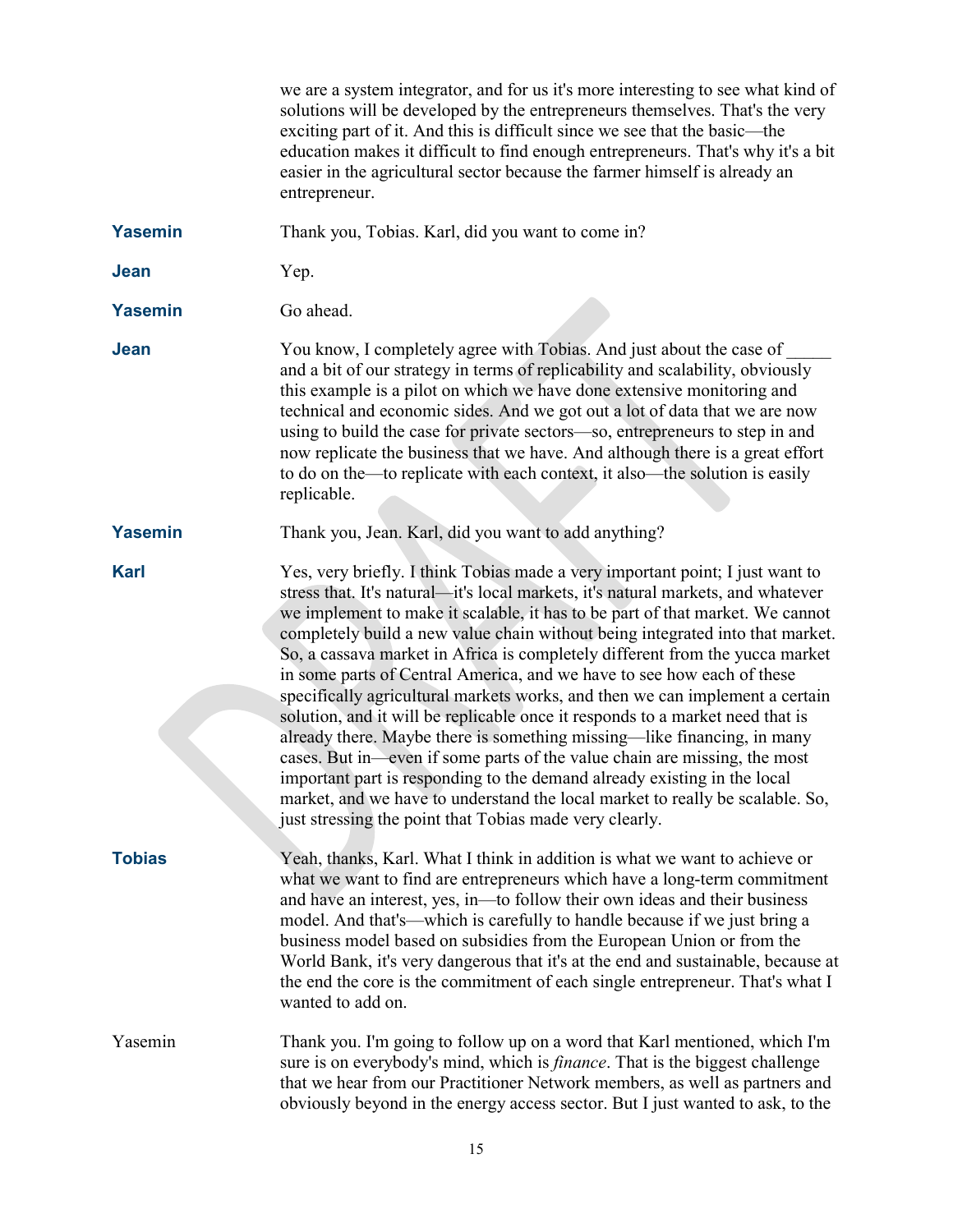extent that you feel comfortable sharing, if you wouldn't mind telling our audience: What kind of risk mitigation measures did you take on the project level? How did you attract financing for your project? Maybe what form of finance that it was—a loan, a grant, equity investment. And approximately, what the time frame was between the project idea and implementation idea, just so people have some sense of what the expectations should be in the different countries that have been mentioned.

**Tobias** Shall I start? So, we started in 2012 and we are still fully at the beginning, and we're learning and adapt every day. The finance, I think, the—let's say in donations is—the donations is [inaudible due to poor audio quality] and gifts are working as drugs: They are making the people depending, and they [inaudible due to poor audio quality]—which is \_\_\_\_\_. So, that's a very dangerous tool. From our perspective, it should be starting capital and has to be paid back with—from the entrepreneur based on his time. We tried to avoid any gifts and to be very sensitive with the [inaudible due to poor audio quality] which is the core [inaudible due to poor audio quality]. Our perspective is not as important as it looks like, because an entrepreneur which has an enthusiasm himself and he is convinced of his [inaudible due to poor audio quality] back in two to three years. So, that's the advantage of solar technology and of [inaudible due to poor audio quality].

**Karl** I admit I am not fully agreed, because, I mean, in many of the markets we are active in financing is completely missing. And even if it's  $\epsilon$ 2,000.00 or  $65,000.00$ , it's too much for many entrepreneurs to be taking out of their own pockets. So, the lack of financing markets is a challenge for employing productive use systems. I fully agree with Tobias that the financing should not go as donation or not-repayable grant, if not for security reasons—I mean, the soft loan is different from a complete grant.

> I do see in some areas financing and cross-subsidies which we do believe have a strong impact, which work a little bit like the cross-subsidies at the beginning of electrification in whatever industrialized country. I mean, there are certain areas in whatever country that are more difficult and more expensive to electrify, and as a tradition in these countries—take Austria or Germany or whatsoever, they are islands and mountainous villages—the governments try to keep tariffs at the same level. And I strongly believe that this kind of subsidizing concessions in remote areas is a way to bring electricity to all the people and allow entrepreneurs within microgrids to more easily develop their activities given a level of tariffing which allows to be comparative to products bought from the centers of those countries. Because whatever entrepreneur in remote areas, be it India, be it Africa, if he or she cannot compete against products coming from the center of the country due to the high electricity prices, he or she will collapse.

So, this is where we do see a need for subsidies. We do not see—and this has—and this is where we are completely in accordance with Tobias—we do not see the need for donations. Donations are the wrong way to go. It should be a regulation, a regulatory system which gives the same possibilities and opportunities to all entrepreneurs of an area.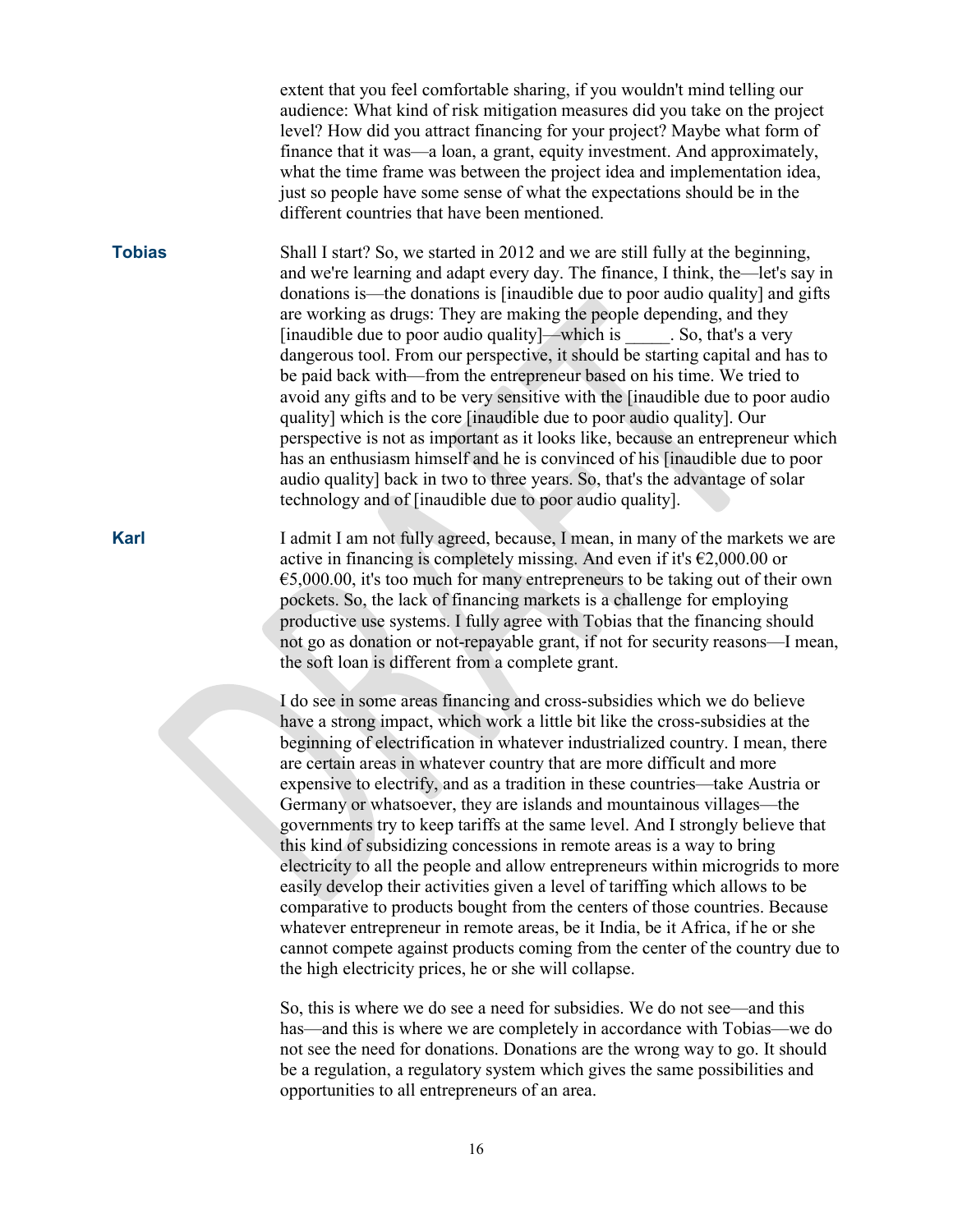| <b>David</b>   | That's right. Nevertheless, the institutes, they are not yet prepared to get<br>money back, so they have difficulties. If you go to a charity company and tell<br>them, "Look, give your money as an initial investment and be prepared that<br>the entrepreneur pays you back," then they say, "Oh, how should that work?"<br>and "It's very difficult. We cannot take money back from the entrepreneur."<br>And so, that makes it also a bit difficult.                                                                                                                                                                                                                                                                                                                                                                                                                                                                                                                                                                                                                                                                       |
|----------------|---------------------------------------------------------------------------------------------------------------------------------------------------------------------------------------------------------------------------------------------------------------------------------------------------------------------------------------------------------------------------------------------------------------------------------------------------------------------------------------------------------------------------------------------------------------------------------------------------------------------------------------------------------------------------------------------------------------------------------------------------------------------------------------------------------------------------------------------------------------------------------------------------------------------------------------------------------------------------------------------------------------------------------------------------------------------------------------------------------------------------------|
| <b>Jean</b>    | $Um-$                                                                                                                                                                                                                                                                                                                                                                                                                                                                                                                                                                                                                                                                                                                                                                                                                                                                                                                                                                                                                                                                                                                           |
| <b>David</b>   | If I may add—sorry, please. Please go ahead.                                                                                                                                                                                                                                                                                                                                                                                                                                                                                                                                                                                                                                                                                                                                                                                                                                                                                                                                                                                                                                                                                    |
| Jean           | Yes, this was the point—and I think I really agree with Karl on this, is<br>minigrid or electricity provision can be seen as a public infrastructure as well<br>which is providing great employment opportunities and local economic<br>developments and having great impact on the economic growth. So, it can be<br>used by governments and local authorities to develop their territories. We are<br>not saying that is should be the only thing, and the private sector is<br>completely essential, and the entrepreneurs and the wills of the entrepreneurs<br>to develop such systems is great. But well, it can help the local [inaudible due<br>to poor audio quality]. And just—yeah, so we can—we could also think about<br>mixes of grants and equity and debts to finance such projects.                                                                                                                                                                                                                                                                                                                            |
| <b>David</b>   | And this is David. Well, to add, I think, to the discussion, I think there is also<br>a need perhaps to differentiate between what we would say are standalone<br>systems and more minigrid type of systems, because a lot of ones tend to have<br>of course considerably higher capital costs, which obviously makes it<br>significantly harder to finance. So, is certainly the most important, I think,<br>that we try to stress as ARE is for sure the operational expenditure at the very<br>least should be covered by the entrepreneur's business model. Of course, this<br>would require then proper "tariffication" schemes in place in the country to-<br>as Karl has mentioned. This does not preclude any—some sort of assistance<br>for helping to cover the capital costs of, for example, this kind of minigrid.                                                                                                                                                                                                                                                                                                 |
|                | So, it depends a little bit what is the most sustainable. But yes, as the three<br>gentlemen have pointed out, it is—the goal is, again, to build the market, to<br>help where it is needed because it's still in—I mean, it's growing very fast but<br>comparatively it's still in an early stage, let's say, and the work is<br>tremendously high to actually achieve our targets. So, the question is not so<br>much "Is there money available?" There is money available, but it should be<br>more, and especially what is there should be used in a clever way so as to<br>attract additional finance—this famous leveraging that everybody is not<br>walking about, or blending finance of—as one of the presenters mentioned—<br>of grants and equity. I mean, that's—the whole trick is there. Why does—I<br>mean, for example, eight years ago it worked well—it's, I mean, in my<br>personal view, a form of clever consumer finance, end of story. But it has<br>enabled this whole type of market. So, it's about availability of finance, but<br>especially about how this finance is then put to work, let's say. |
| <b>Yasemin</b> | Great. Thank you all. I have a couple more questions but I'm also aware of<br>the time, so Eric, maybe we can give our audience a chance to ask some<br>questions? And then, if there's any time at the end, I can come back in.                                                                                                                                                                                                                                                                                                                                                                                                                                                                                                                                                                                                                                                                                                                                                                                                                                                                                                |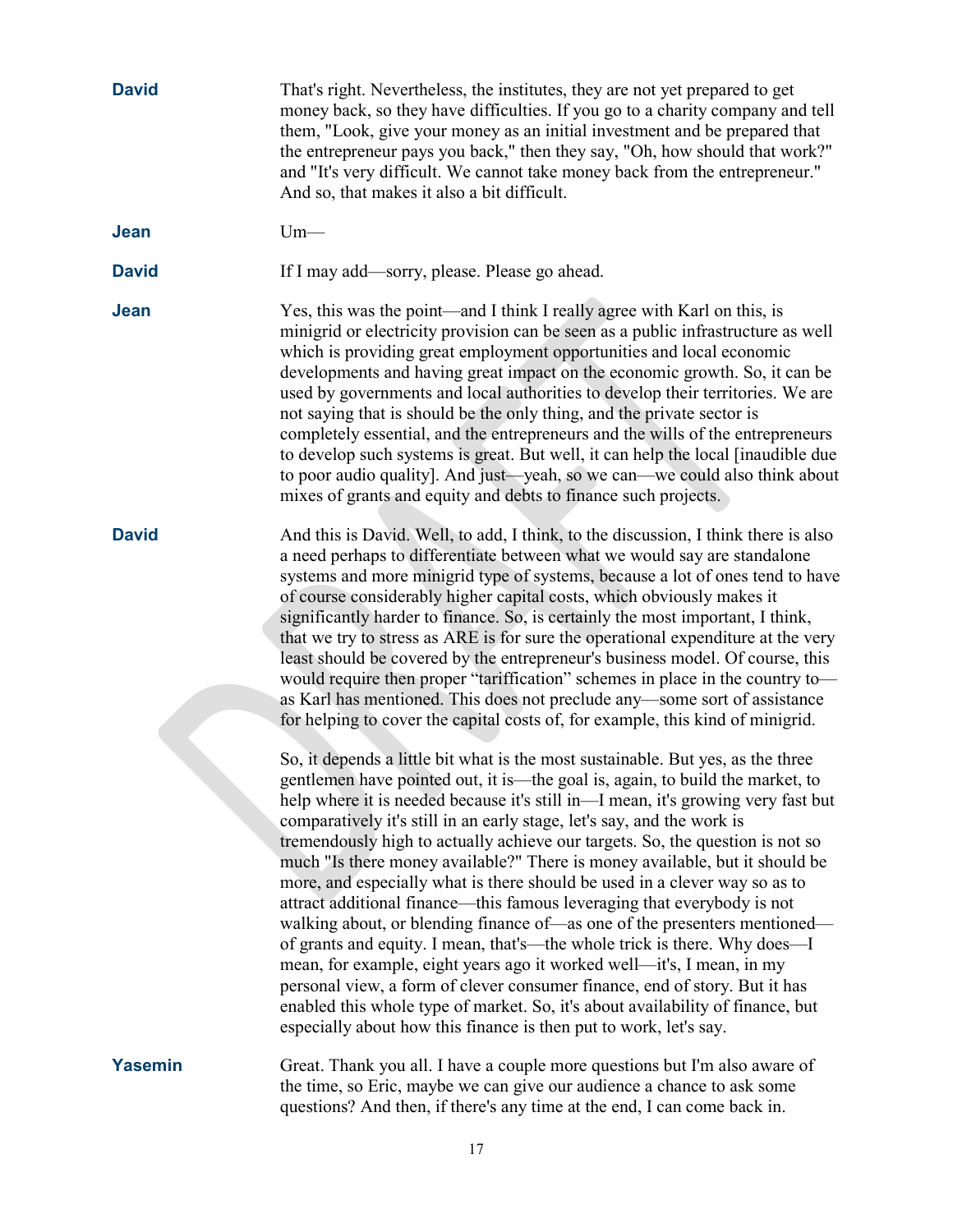| <b>Eric</b>   | Okay, that sounds good. Great. Yeah, we've got a lot of great questions<br>coming in, I think some inspired by the discussions that you all have been<br>having. I have a few that are directed specifically to a couple of the programs,<br>so I'll ask those together—a few, several questions together for a couple of<br>the panelists to start out. For the Business Opportunity with Solar Systems,<br>for Tobias, one of the questions is about the timing of solar panel replacement<br>and sort of business sustainability over time with the need for capital to<br>replace systems on an ongoing basis or some period. And others, feel free to<br>jump in on that.                                                                                                                                                                                                                                                                       |
|---------------|------------------------------------------------------------------------------------------------------------------------------------------------------------------------------------------------------------------------------------------------------------------------------------------------------------------------------------------------------------------------------------------------------------------------------------------------------------------------------------------------------------------------------------------------------------------------------------------------------------------------------------------------------------------------------------------------------------------------------------------------------------------------------------------------------------------------------------------------------------------------------------------------------------------------------------------------------|
| <b>Tobias</b> | Okay, then I'll answer directly. First, it's depending on the BOSS solution we<br>offer, what is—in which way it is used because there are some mobile<br>systems where you have to take the—build the solar system almost day by<br>day—for a mobile phone charging station, for example. And there are<br>situations like a grain mill or an oil press where the solar system is fixed<br>installed. We always work with local partners together and they sell the<br>system, they train the entrepreneurs how to use the system, and they also offer<br>the maintenance. And the good thing is that we develop our systems always<br>in the way that the systems can be repaired, and spare parts are always<br>available from the partners in the different countries.                                                                                                                                                                           |
|               | But the solar modules themselves, they have—even if they are mobile used,<br>they have a long usage time. So, I would say if you care then easily 20 years<br>can be reached. And the ones who are fixed installed, they might have even a<br>longer lifetime.                                                                                                                                                                                                                                                                                                                                                                                                                                                                                                                                                                                                                                                                                       |
| <b>Eric</b>   | Great. Thank you. Would any others like to speak to system longevity or<br>capital turnover?                                                                                                                                                                                                                                                                                                                                                                                                                                                                                                                                                                                                                                                                                                                                                                                                                                                         |
| <b>Karl</b>   | Yeah, maybe on lifetime cycle. I know there's—and we do it ourselves, kind<br>of stating that the system is for 20 years. I strongly believe one has to expect<br>that there are certain replacements. I personally don't know any inverter that<br>really works for 20 years, so there is the need for replacement, which means<br>as well that you have—as a technology supplier you have to build up some<br>kind of logistics towards a project you're building up, which brings us back to<br>the question that we already discussed: the need of clusters or scaling up<br>projects. If there's only one project in the middle of nowhere, you will not be<br>able to build up any system and it drives the cost of the project; it drives<br>everything. So, the ROI will be tremendously bad. But once you are really<br>able to achieve, let's say, a 20 years life cycle with some replacement in<br>return, it should be a two-digit ROI. |
| <b>Eric</b>   | Great. Thank you.                                                                                                                                                                                                                                                                                                                                                                                                                                                                                                                                                                                                                                                                                                                                                                                                                                                                                                                                    |
| Jean          | Yeah, I will step in.                                                                                                                                                                                                                                                                                                                                                                                                                                                                                                                                                                                                                                                                                                                                                                                                                                                                                                                                |
| <b>Eric</b>   | Yeah, absolutely.                                                                                                                                                                                                                                                                                                                                                                                                                                                                                                                                                                                                                                                                                                                                                                                                                                                                                                                                    |
| Jean          | I will step in just quickly. And it's linked nicely also to the question of grants<br>and debts. As per the investment in the Green Business Area that we-that<br>was our case study, the first investment was a grant. And after—so, a one                                                                                                                                                                                                                                                                                                                                                                                                                                                                                                                                                                                                                                                                                                          |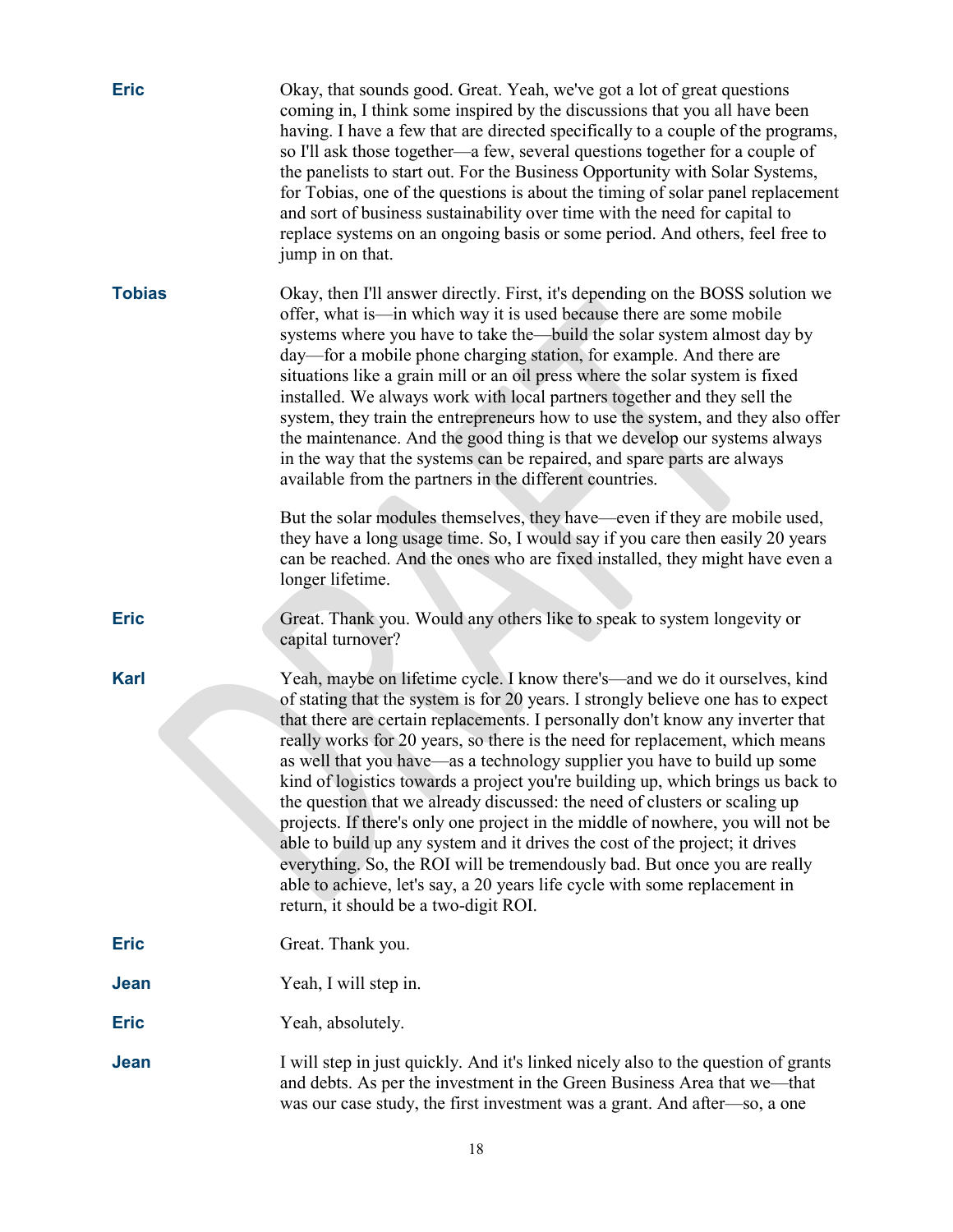year for the duration, there was a delegated authority that was selling the energy and is paying for the operation and the maintenance with the sales of energy. And he was also able to save money for the reinvestment at the end of the lifetime of the electricity infrastructure in 10 to 15 years. So, we are trying to build a model where it's self-sustaining, and not just in the time but in the long—middle to long time periods, and to be able to continue in 15 years after the end of life of the solar panels, for example.

**Eric** Great. Thank you very much. The next question was posed directly for the BOSS solution, but I imagine that they'd like to hear for others as well. The question is about the scale of operations right now, both for your individual projects and, I guess, for the market in large in terms of how many products or solutions you've been able to get out to the market now and where you anticipate that going. Again, it's directed to BOSS, so maybe we can start with Tobias and then others can chime in?

**Tobias** Thank you for this question. Yes, we are still at the beginning, so we sold not that many. So, let's say for the BOSS projector kit, the cinema solution, it's maybe around ten. We started that last year to develop it, and the first inquiry was from a charity that was Ahmed. They needed it for some introduction of a film in Eritrea, and from there we started. We have, for example, a milk cooling system, which is the newest, which we developed together with the University in Hohenheim, and there we sold already up to 25 systems now, and this we started two years ago. So, it always needs some time until you find or found the right supplier. Because our systems we tried to base on DC in order to avoid any inverter and guarantee sustainability of the run time of the system, which cannot be corrupted by applying an AC load, which is not part of the BOSS solution.

> So, yeah, it's not a huge quantity and we don't expect that this will be a mass market. But for us as a system integrator it's a very exciting market because we learn a lot, and step by step the volume is coming. So, we are quite confident.

**Karl** Well, we—Smart Hydro Power has established now three times a completely standardized micro grid: one in Peru, one in Colombia, and now one in India. *Completely standardized* means for us that we use the same distribution system, that we have standardized interfaces towards the generation side and towards the demand side. So, it's a 220 volt three-phase system towards the demand side and the—it's a hybrid system working with small PV panels and small wind—or hydrokinetic on the generation side.

> Up to now, as I said, it's three times. We are pushing that into the market because we strongly believe that this is the way to make microgrids as such sustainable. But as Tobias said, it's a starting point and it's not hundreds of them out there at the moment. So, we think that one reason of not having scaled up yet—so, we started with that kind of solution two years ago, not hundreds of solutions out there—is at this stage kind of regulation and a standard financing mechanism missing in most of the countries we are in. So, we are quite confident that this will come, but up to that point it's step by step.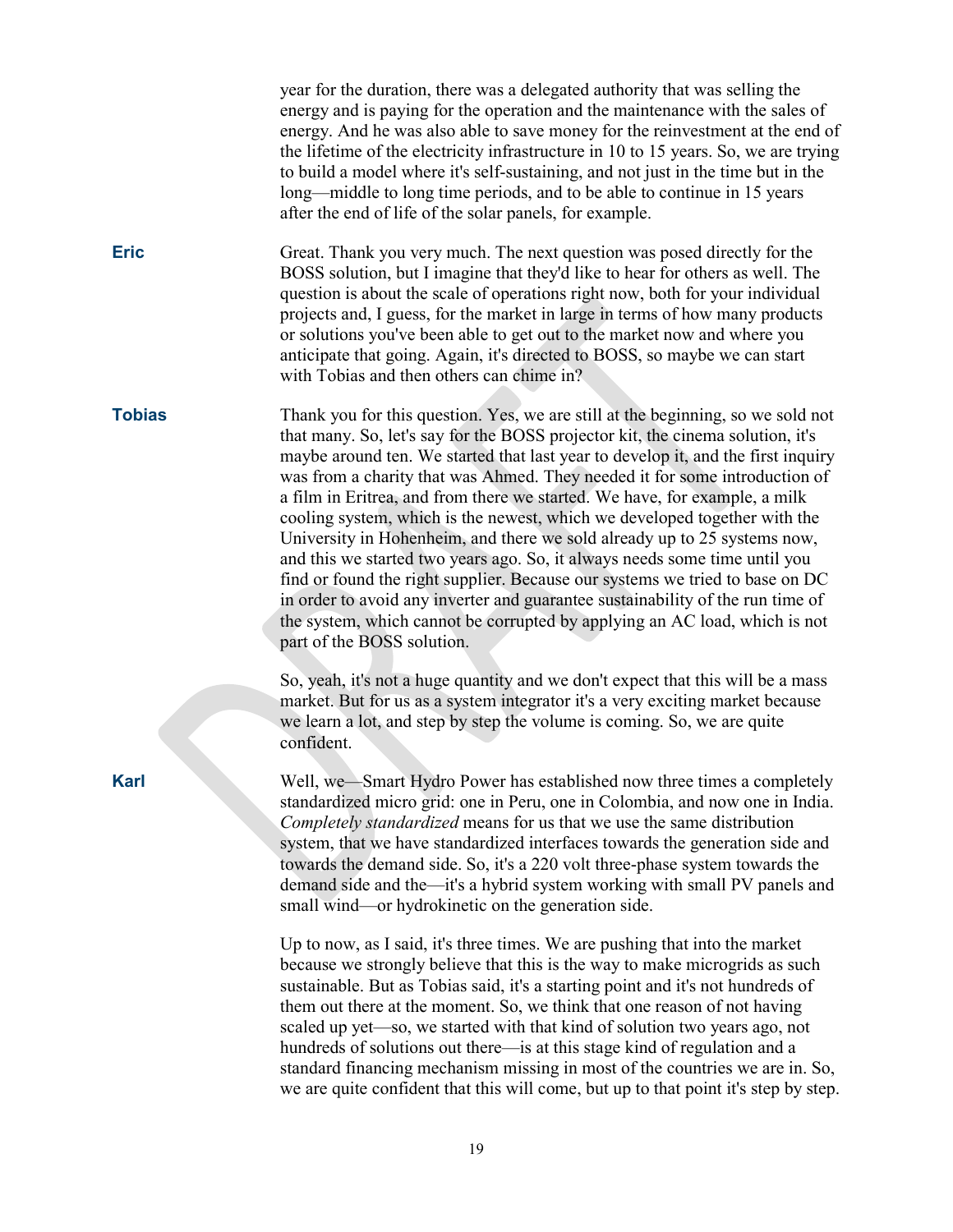| <b>David</b> |  | It's always like this: The first million is always the most difficult one, isn't it? |  |
|--------------|--|--------------------------------------------------------------------------------------|--|
|--------------|--|--------------------------------------------------------------------------------------|--|

- **Eric** Great. Thank you very much.
- **Jean** So, on our site now we have one running wind in this area—or minigrid, as such—that was built in 2014; it was the first phase of the construction of the building, and then it existed a bit later on. I gave some few numbers already, so—but I can give you some of the answers—for example, at the where I worked, we plan to sell—so, the delegated operator will be able to sell 18 megawatt hours in years four and five—so, in three years' time. And in terms of replication, as I was also mentioning, there is one ongoing project in another area in Mali with an existing minigrid. Another project also in Mali with a private entrepreneur that is interested by the model and wants to replicate it. And our idea is not to develop the project ourselves. The pilot was done and it's more to now give the tools to all those stakeholders to develop it and then help for the replication.
- **Eric** Great. Thank you very much. A question for you, Jean, that's—this is specifically directed to you but others can of course jump in on. One participant said that you mentioned you were working with a utility—or a national grid to increase productive uses. If you could talk a little bit more about that process and how it's structured?
- **Jean** So, no, we are not working with a national grid. So, I don't know, maybe I mentioned that we are working with an existing minigrid, so—but that's not this particular—it's another one. So, it's a minigrid that has been developed and that is providing energy to households and that is working—yeah, like this, and cannot at the moment provide energy for MSMEs because the operator doesn't have the skills and knowhow to deal with rural entrepreneurs as the existing infrastructure is not sized accordingly to provide electricity for users that are from different households than MSMEs. So, we are not dealing directly with the national grid.
- 

**Eric** Great. Thank you for that clarification. So, we have time for one more question. For the questions that we didn't get to, we'll connect with those participants offline. So, this question, I think, applies across panelists. And we've spoken about it a bit already, but the question is about kind of due diligence for entrepreneurs that you work with and how you identify the right fits for the solutions that you all work on.

**Karl** Honestly—this is again Karl—we don't do it at all. It's either some cases where a strong community is the cornerstone of the rural development—it's the community itself who are identifying the business case and the most appropriate person to run it. In other cases it has to be, as I was explaining earlier, it's the entrepreneur himself. I mean, he puts—or, he or she puts the money where his or her mouth is, and then she or he should run the business. And we as a technology supplier do develop on our own risk technologies that we believe are fit to certain markets, but we are not the ones choosing the entrepreneurs. We believe and we are very prudent on that that local people are better in doing that. Wherever we have local partners we leave it to them dealing with the communities or the entrepreneurs themselves.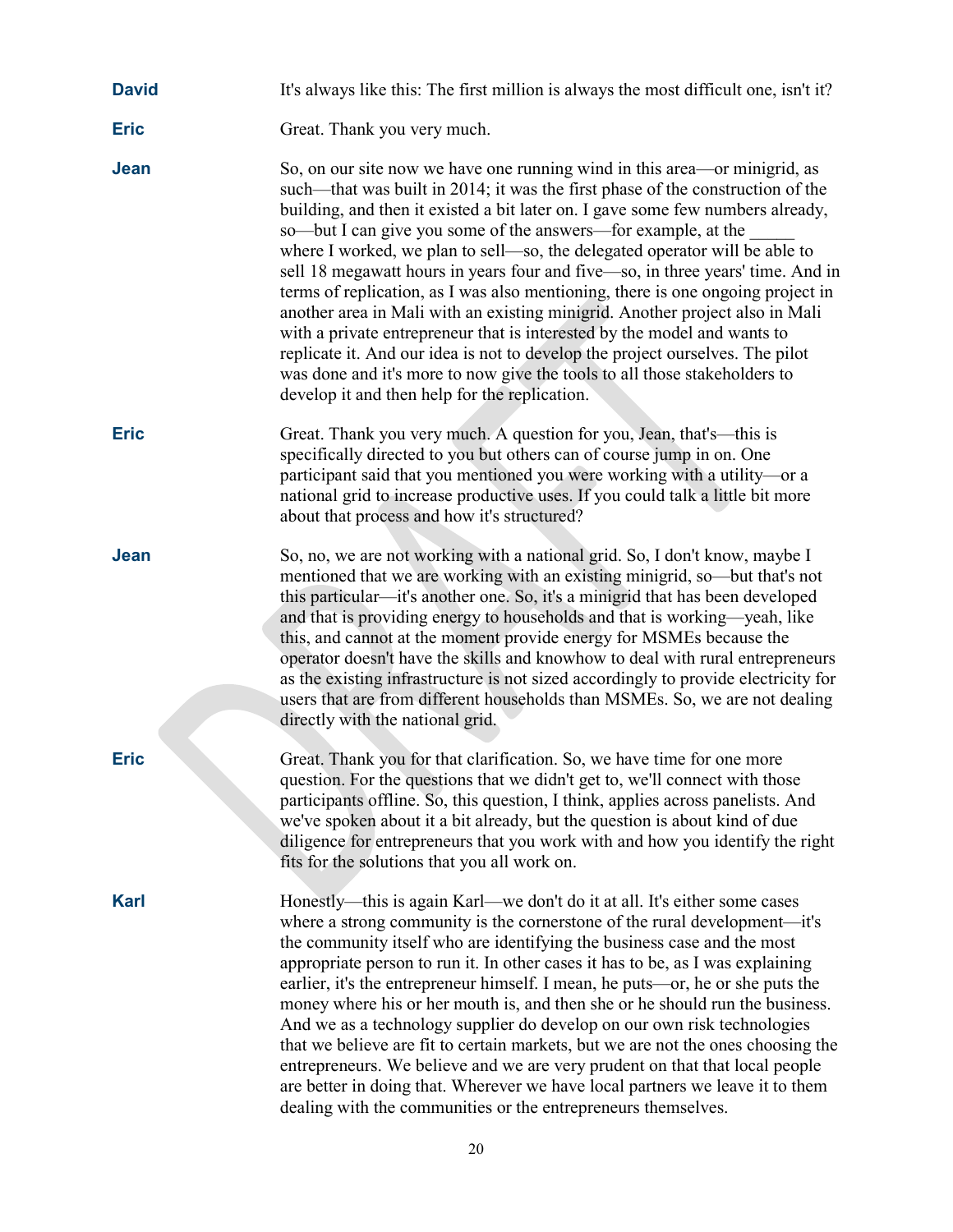| <b>Tobias</b> | Yep. And as I mentioned in my presentation, just that the entrepreneurs,<br>they're coming to the local partner. In that case it is our partner from Djibouti<br>or Somaliland, and in other cases it's that diverse as the solutions are diverse.<br>For the milk cooling system it was the dairy who asked because they lost 30<br>percent of the milk, daily milk, because of bacteria, and the milk heated up<br>too quickly, and that milk cooling system offers them milk cans which are<br>cooled. And in that way, they safeguard 100 percent of the milk, and even the<br>quality is better. So, in that project it came from the dairy side, but that can be<br>totally different. But what Karl said is exactly—mainly it's not our role to find<br>the entrepreneur. It is the entrepreneur itself or they identify the local partner<br>of ours and then we supply the inquired system or even start development of<br>the inquired system.                                                                                                                                                                                                                                            |
|---------------|-----------------------------------------------------------------------------------------------------------------------------------------------------------------------------------------------------------------------------------------------------------------------------------------------------------------------------------------------------------------------------------------------------------------------------------------------------------------------------------------------------------------------------------------------------------------------------------------------------------------------------------------------------------------------------------------------------------------------------------------------------------------------------------------------------------------------------------------------------------------------------------------------------------------------------------------------------------------------------------------------------------------------------------------------------------------------------------------------------------------------------------------------------------------------------------------------------|
| Jean          | And then, on our side, yeah, I would agree as well on the importance of<br>working hand in hand with the local partners to—with our site because they<br>are better able to know what are the needs. But also, to—when we've done<br>some deep analysis, as I was saying, so trying to understand what are the<br>value chains—so, different value chains we should look into. A bakery, for<br>example, you need to understand what is electric needs, what—where is the<br>profits done, who are the main clients or providers, where are the profits, in<br>order to see if it can fit—if the can fit with the Green Business Area,<br>because it's something that we saw and we had feedback on as well, and on<br>the research literature it is easy to see: Access to electricity without business<br>development activities such as capacity building or access to finance is—can<br>be either neutral or either have a negative impact on the businesses if they<br>don't know what material to buy or how to invest into equipment. So, it's<br>wise—like, the analysis and the identification upstream of entrepreneurs<br>helps them to help us build the capacity of the entrepreneurs. |
|               | the company of the company of the company of the company of the company of the company of the company of the company of the company of the company of the company of the company of the company of the company of the company<br>$\frac{1}{2}$ $\frac{1}{2}$ $\frac{1}{2}$ $\frac{1}{2}$ $\frac{1}{2}$ $\frac{1}{2}$ $\frac{1}{2}$ $\frac{1}{2}$ $\frac{1}{2}$ $\frac{1}{2}$ $\frac{1}{2}$ $\frac{1}{2}$ $\frac{1}{2}$ $\frac{1}{2}$ $\frac{1}{2}$ $\frac{1}{2}$ $\frac{1}{2}$ $\frac{1}{2}$ $\frac{1}{2}$ $\frac{1}{2}$ $\frac{1}{2}$ $\frac{1}{2}$                                                                                                                                                                                                                                                                                                                                                                                                                                                                                                                                                                                                                                                |

**Eric** Fantastic. Thank you very much. I'd like to thank all of the panelists for great presentations and then a great Q&A session and discussion there. Before we close, I'm just going to do a brief rundown on the Clean Energy Solutions Center for background. The Solutions Center was launched in 2011 under the Clean Energy Ministerial. The Clean Energy Ministerial is a high-level global forum to promote policies and programs that advance clean energy technology, to share lessons learned and best practices, and to encourage the transition to a global clean energy economy. Twenty-four countries in the European Commission are members, covering 90 percent of clean energy investment and 75 percent of global greenhouse gas emissions.

> The Solutions Center is one of nine initiatives of the Clean Energy Ministerial. Other CEM initiatives include 21 CCP and Global LEAP. All of the initiatives work towards three overarching goals: to improve energy efficiency worldwide, enhance clean energy supply, and expand clean energy access.

So, this webinar is provided by the Clean Energy Solutions Center, which focuses on helping government policymakers design and adopt policies and programs that support the deployment of clean energy technologies, and this is accomplished through support in crafting and implementing policies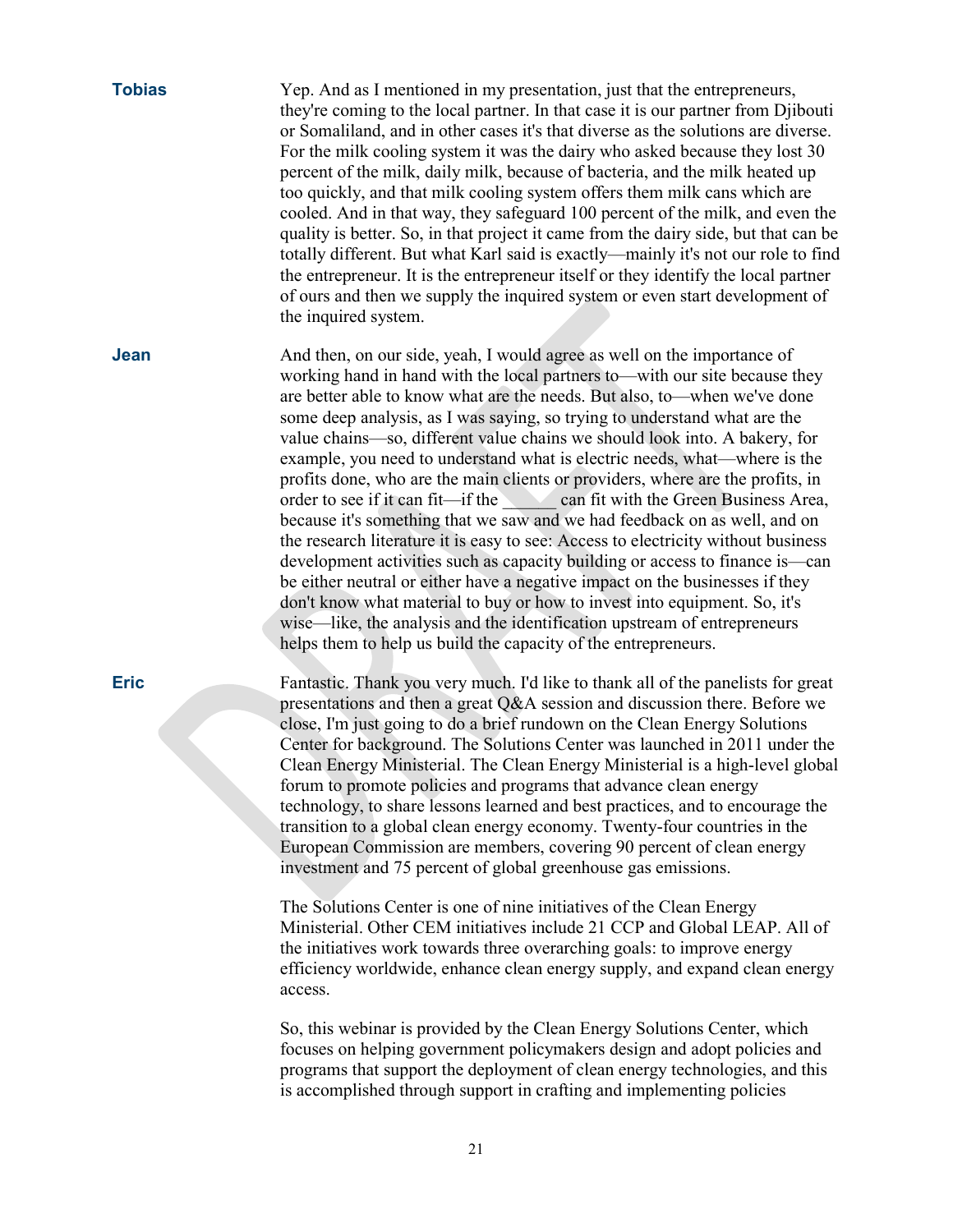relating to energy access, no-cost expert policy assistance, and peer-to-peer learning and training tools such as this webinar. The Clean Energy Solutions Center is cosponsored by the governments of Australia, Sweden, and the United States, with in-kind support from the government of Mexico.

The Solutions Center has five primary goals. It serves as a clearinghouse of clean energy policy resources. It also serves to share policy best practices, data and analysis tools specific to clean energy policy and programs. The Solutions Center delivers dynamic services that enable expert assistance, learning, and peer-to-peer sharing of experiences. The Solutions Center also fosters dialogue on emerging policy issues and innovation around the globe. And lastly, the Solutions Center serves as a primary resource for project financing options and information to expand markets for clean energy. This finance technical assistance service of the Solutions Center was announced last year at COP 21.

Our primary audience is made up of energy policymakers and analysts from government and technical organizations in all countries, but we also strive to engage the private sector, NGOs, and civil society.

The Solutions Center is an international initiative that works with more than 35 international partners across its suite of different programs. Several of the partners are listed above and include research organizations like IRENA and the IEA, programs like SE4ALL, of course, and regionally focused entities such as the ECOWAS Center for Renewable Energy and Energy Efficiency.

A marquee feature that the Solutions Center provides is the no-cost expert policy assistance known as "Ask an Expert." The "Ask an Expert" service matches policy makers with one of more than 50 global experts selected as authoritative leaders on specific clean energy, finance, and policy topics. The assistance is provided free of charge, and if you have any questions for our experts, please submit them through our simple online form at [cleanenergysolutions.org/expert.](https://cleanenergysolutions.org/expert) We also invite you to spread the word about the service to those in your networks and organizations.

So, on behalf of the Clean Energy Solutions Center I'd like to extend a thank you to all of our expert panelists and to our attendees for participating in today's webinar. We very much appreciate your time and hope in return that there were some valuable insights that you can take back to your ministries, departments, and organizations. We also invite you to inform your colleagues and those in your networks about Solutions Center's resources and services, including no-cost policy support through our "Ask an Expert" service that I just mentioned. And I invite you to check the Solutions Center website if you'd like to view the slides and listen to a recording of today's presentation as well as previously held webinars. Additionally, you will find information on upcoming webinars and other training events, and we're also now posting the webinar recordings to the [Clean Energy Solutions Center YouTube](https://www.youtube.com/user/cleanenergypolicy)  [channel.](https://www.youtube.com/user/cleanenergypolicy) Please allow about one week for the audio recording to be posted.